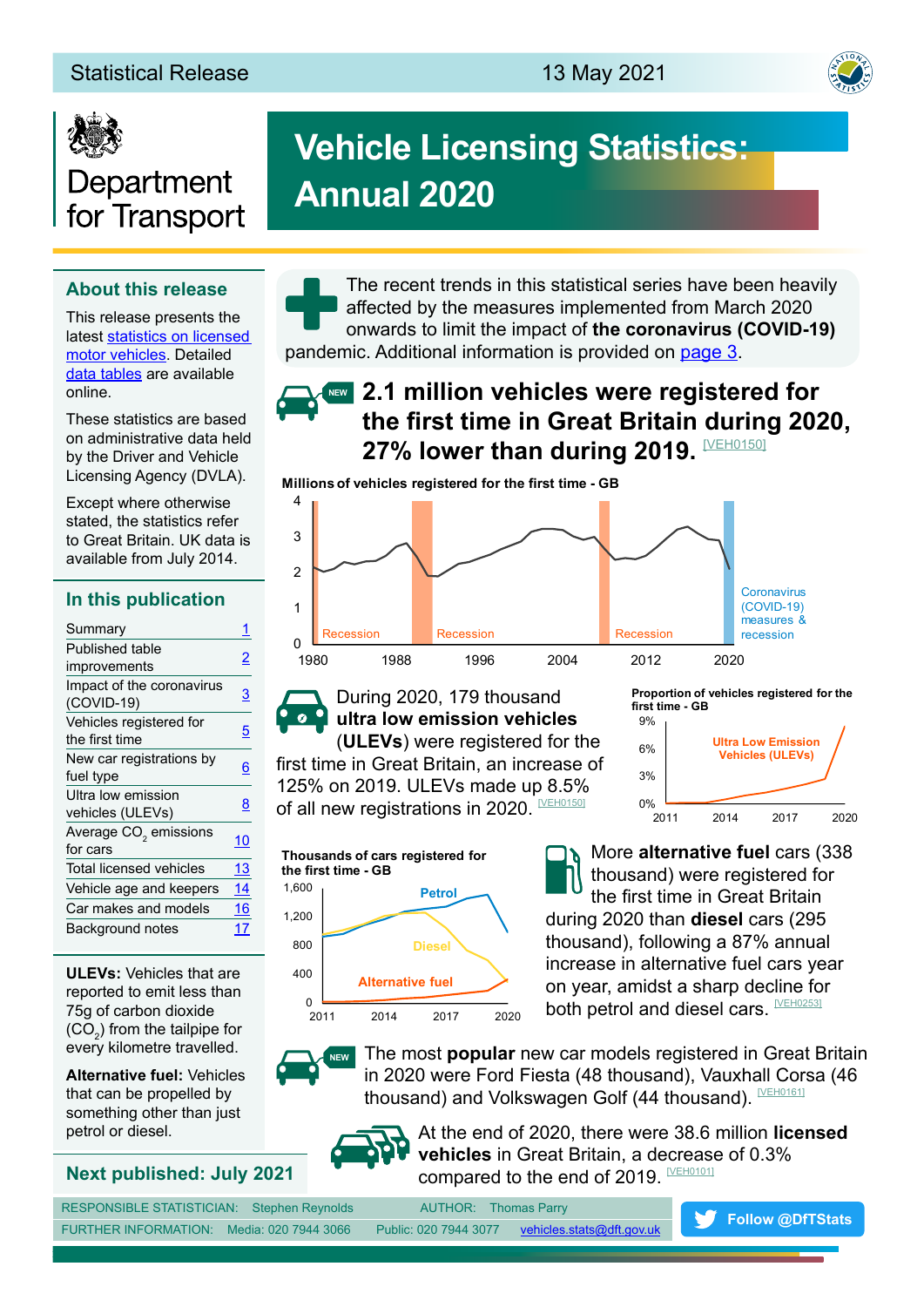# <span id="page-1-0"></span>**Published table improvements**

This release includes a number of enhanced data tables relating to alternative fuels and emissions. In addition, we have improved the metadata surrounding our geographic breakdowns.

This initiative has been put in place to meet the growing need from users for regularly updated datasets on the fast developing trends for vehicles using alternative fuels, particularly on a geographical basis.

### **Alternative fuels / Emission datasets**

[VEH0132:](https://www.gov.uk/government/statistical-data-sets/all-vehicles-veh01#ultra-low-emissions-vehicles-ulevs) Licensed ULEVs by local authority, including a breakdown for Battery Electric Vehicles (BEVs) and Plug-in Hybrid Electric Vehicles (PHEVs), now including a further breakdown by private and company keepers (**enhanced**).

#### **Keepership**

Every registered vehicle, unless it is in the process of changing hands, has a registered keeper, whose details are held by DVLA.

Note that the registered keeper of a vehicle is not necessarily the person who uses it, and the vehicle is not always based at the keeper's contact address. This is particularly true for company or fleet vehicles.

- $\blacktriangleright$  [VEH0156:](https://www.gov.uk/government/statistical-data-sets/all-vehicles-veh01#registered-for-the-first-time) Provisional average reported CO<sub>2</sub> emissions figure of cars and light goods vehicles (LGVs) registered for the frst time, by data source, now including a further propulsion / fuel type breakdown for cars (**enhanced**).
- ► [VEH0203/VEH0253](https://www.gov.uk/government/statistical-data-sets/veh02-licensed-cars): Cars registered for the frst time by propulsion / fuel type, now including fgures on Zero Emission Vehicles (ZEVs) (**enhanced**).

#### **Proposed future changes**

We are always interested in receiving user feedback about the regular data we publish. Our future plans are discussed in [the background note.](#page-16-0)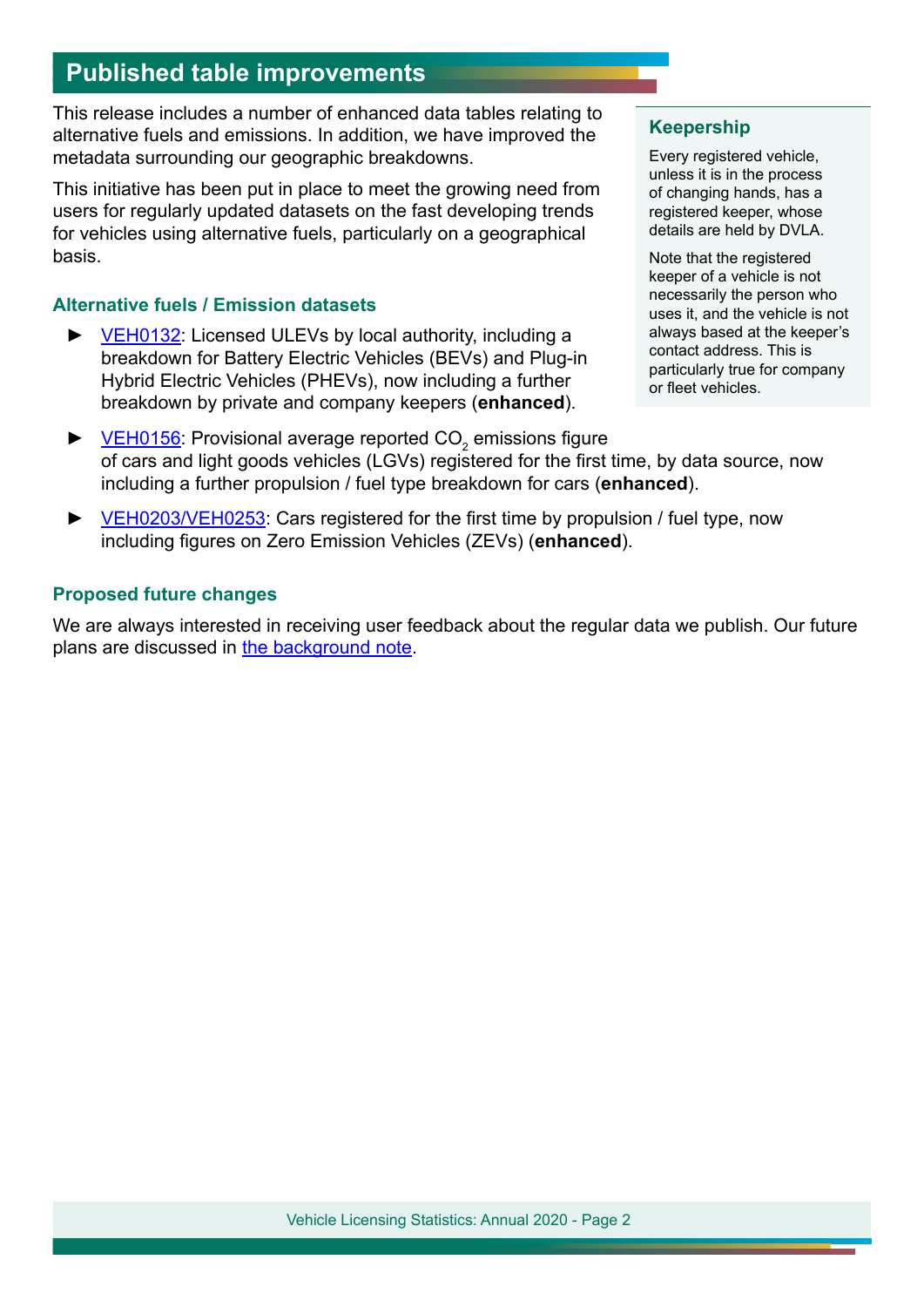# <span id="page-2-0"></span>**Impact of the coronavirus (COVID-19)**

The government's measures to limit the impact and transmission of the coronavirus (COVID-19) pandemic have afected the trends in these fgures since March 2020.

### **Timeline of events impacting new registrations up to end 2020**

During the UK lockdown (applied from 23 March 2020), vehicle dealerships and showrooms were required to close, removing the main method by which new vehicles are sold in the UK, which had a heavy impact on new registrations during 2020 Q2. These restrictions were subsequently lifted at various times for the devolved countries of the UK - England (1 June), Northern Ireland (8 June), Wales (22 June), and Scotland (29 June).

In response to the frst national lockdown, several manufacturers implemented new methods for purchasing vehicles (e.g. "click and collect").

During July to September 2020, there were no national restrictions afecting vehicle registrations themselves, although locally applied measures might have led to reduced access to dealerships.

During October to December 2020, national and local measures were implemented in each devolved country at diferent times.

#### **Impact on new UK registrations**

**MONTHLAU** is a mear that in the UK were considerably and  $\mathbf{M}$ lower in 2020 (compared with the same months in 2019) during periods of national lockdowns and restrictions

afecting dealerships and showrooms (see **Table 1**). The most afected periods for new registrations were during March to June and in November. July was the only month to show a year on year increase during 2020, increasing by 12%. Overall, there were just over 800 thousand fewer vehicles registered in the UK.

#### **UK economy**

New vehicle registrations are heavily afected by the economy.

The UK economy was in recession following two successive declines in GDP during 2020 Q1 and Q2, but subsequently rebounded in 2020 Q3 and Q4. However, the economy did not recover to pre-pandemic levels.

#### **Table 1: New vehicle registrations, United Kingdom, January to December, 2018 to 2020 MEH0150**

|                |           |           |           | <b>Annual percentage</b> |
|----------------|-----------|-----------|-----------|--------------------------|
| <b>Date</b>    | 2018      | 2019      | 2020      | change: 2020 (%)         |
| January        | 199,813   | 202,012   | 190,887   | -6                       |
| February       | 108,493   | 111,025   | 108,310   | $-2$                     |
| March          | 567,462   | 564,203   | 314,523   | -44                      |
| 1st to $21st*$ | 280,714   | 282,763   | 262,739   | $-7$                     |
| 22nd to 31st   | 286,748   | 281,440   | 51,784    | -82                      |
| April          | 213,277   | 211,560   | 12,342    | -94                      |
| May            | 245.922   | 240,046   | 37.079    | -85                      |
| June           | 298,793   | 293,837   | 197,146   | -33                      |
| July           | 211.685   | 206.371   | 230,235   | $+12$                    |
| August         | 129,384   | 134,489   | 128,671   | -4                       |
| September      | 421,954   | 414,027   | 412,742   | $\Omega$                 |
| October        | 204,597   | 191,443   | 190,360   | -1                       |
| November       | 209,329   | 203,713   | 160,982   | $-21$                    |
| December       | 186,230   | 191,311   | 178,063   | $-7$                     |
| Whole year     | 2,996,939 | 2,964,037 | 2,161,340 | $-27$                    |

\* Whilst the first full UK lockdown started on 23 March 2020, this table compares the first 3 complete weeks of March to avoid the strong effect of the day of the week on new registrations.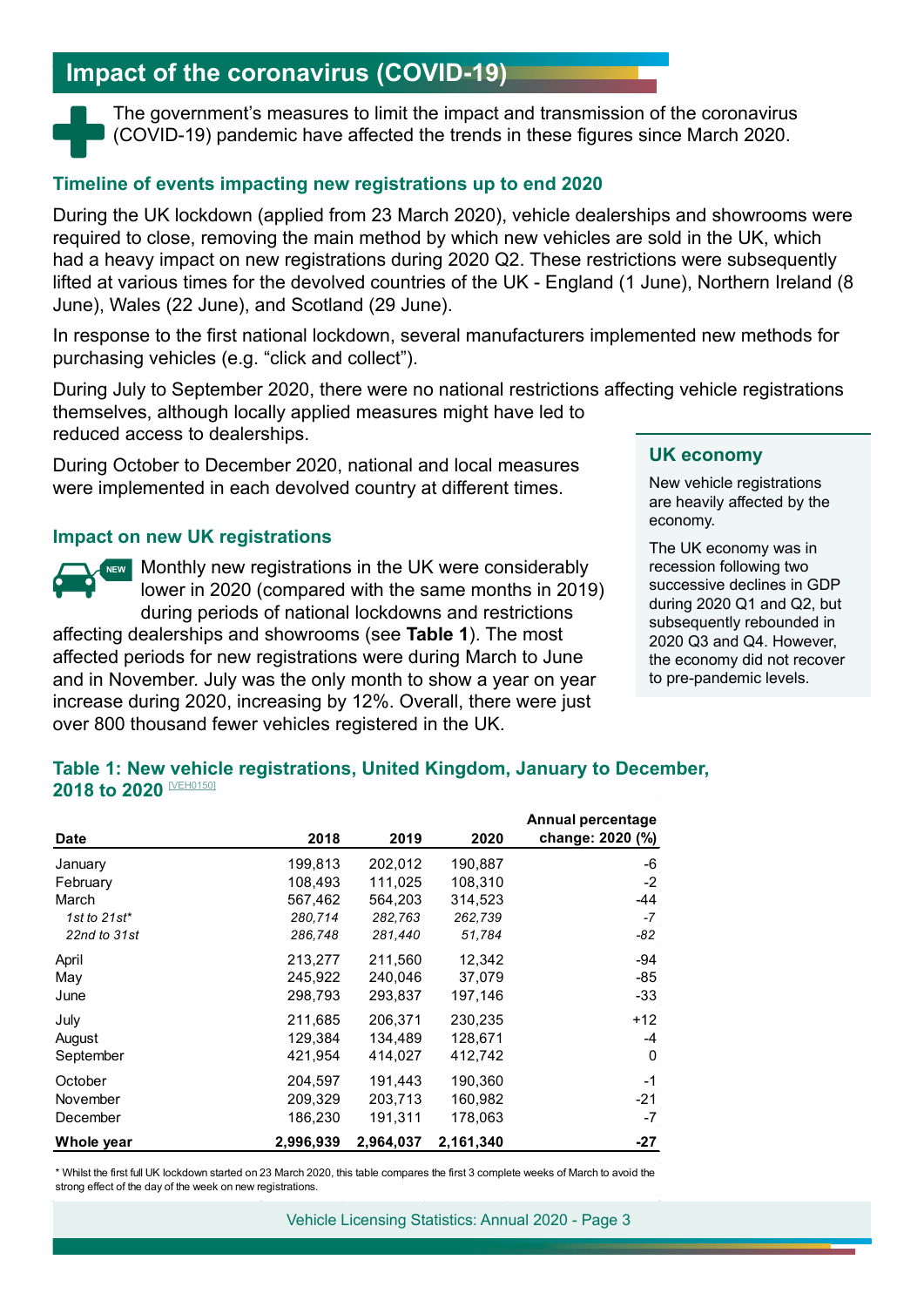#### **Ultra low emission vehicles (ULEVs)**

Despite the fall in new registrations, ULEVs saw large year on year UK increases in 2020 from June onwards (see **Table 2**), ranging from +89% to +250% each month.

Consequently, the overall proportion of new vehicle registrations that were ULEVs in the UK also increased signifcantly during the course of 2020. The proportion grew from 5.1% in January 2020, up to 17.8% in December 2020. The overall proportion for 2020 was 8.4%, compared to 2.7% in 2019.

|               |                         |               |                     |                                               |                    |                               |                   |                   |                     |                                    |                        | Thousand / Percentage                                   |
|---------------|-------------------------|---------------|---------------------|-----------------------------------------------|--------------------|-------------------------------|-------------------|-------------------|---------------------|------------------------------------|------------------------|---------------------------------------------------------|
|               | Month                   | Cars          | vehicles<br>(LGVs)  | Light goods Heavy goods<br>vehicles<br>(HGVs) | <b>Motorcycles</b> | <b>Buses &amp;</b><br>coaches | Other<br>vehicles | <b>Total: All</b> | Car<br><b>ULEVs</b> | Other body<br>type<br><b>ULEVs</b> | Total:<br><b>ULEVs</b> | Proportion of<br>all new<br>vehicles that<br>were ULEVs |
|               | Jan-19                  | 163.7         | 23.0                | 4.2                                           | 7.0                | 0.4                           | 3.6               | 202.0             | 3.6                 | 0.3                                | 4.0                    | 2.0                                                     |
|               | Feb-19                  | 84.5          | 14.8                | 2.7                                           | 5.5                | 0.4                           | 3.1               | 111.0             | 2.1                 | 0.2                                | 2.3                    | 2.1                                                     |
|               | Mar-19                  | 462.4         | 68.8                | 6.9                                           | 17.9               | 0.8                           | 7.5               | 564.2             | 8.9                 | 0.9                                | 9.8                    | 1.7                                                     |
|               |                         | 163.8         | 25.7                | 5.0                                           | 11.0               | 0.5                           | 5.5               | 211.6             | 3.5                 | 0.6                                | 4.1                    |                                                         |
|               | Apr-19                  | 185.9         | 30.8                | 5.0                                           | 12.1               | 0.6                           | 5.7               | 240.0             | 4.4                 | 0.6                                | 5.0                    | 1.9<br>2.1                                              |
|               | May-19<br>Jun-19        | 226.4         | 40.4                | 7.7                                           | 13.0               | 0.6                           | 5.8               | 293.8             | 5.1                 | 0.7                                | 5.7                    | 2.0                                                     |
| <b>New</b>    |                         |               |                     |                                               |                    |                               |                   |                   |                     |                                    |                        |                                                         |
| registrations | Jul-19                  | 159.5         | 26.7                | 3.1                                           | 11.2               | 0.4                           | 5.6               | 206.4             | 3.8                 | 0.8                                | 4.5                    | 2.2                                                     |
|               | Aug-19                  | 95.4          | 23.9                | 2.7                                           | 8.0                | 0.3                           | 4.2               | 134.5             | 4.1                 | 0.5                                | 4.6                    | 3.4                                                     |
|               | Sep-19                  | 346.6         | 42.4                | 4.6                                           | 13.9               | 1.0                           | 5.5               | 414.0             | 13.0                | 0.7                                | 13.7                   | 3.3                                                     |
|               | Oct-19                  | 146.6         | 26.3                | 5.1                                           | 8.1                | 0.7                           | 4.6               | 191.4             | 6.2                 | 0.8                                | 7.0                    | 3.7                                                     |
|               | <b>Nov-19</b>           | 160.5         | 26.7                | 4.8                                           | 7.1                | 0.7                           | 4.0               | 203.7             | 8.9                 | 0.9                                | 9.8                    |                                                         |
|               | Dec-19                  | 151.3         | 26.5                | 3.7                                           | 5.8                | 0.7                           | 3.3               | 191.3             | 9.3                 | 0.8                                | 10.1                   | 5.3                                                     |
|               | 2019                    | 2,346.6       | 375.9               | 55.4                                          | 120.6              | 7.2                           | 58.3              | 2,964.0           | 72.9                | 7.7                                | 80.6                   | 2.7                                                     |
|               | Jan-20                  | 152.1         | 24.2                | 3.4                                           | 7.1                | 0.4                           | 3.6               | 190.9             | 8.8                 | 0.8                                | 9.7                    | 5.1                                                     |
|               | Feb-20                  | 82.1          | 14.6                | 2.3                                           | 5.7                | 0.4                           | 3.2               | 108.3             | 4.5                 | 0.7                                | 5.2                    | 4.8                                                     |
|               | Mar-20                  | 257.4         | 31.8                | 4.8                                           | 13.8               | 1.0                           | 5.9               | 314.5             | 18.4                | 0.9                                | 19.3                   | 6.1                                                     |
|               | Apr-20                  | 4.2           | 3.1                 | 1.0                                           | 1.7                | 0.1                           | 2.2               | 12.3              | 1.4                 | 0.2                                | 1.7                    | 13.5                                                    |
|               | $May-20$                | 20.6          | 7.6                 | 1.2                                           | 5.5                | 0.1                           | 2.0               | 37.1              | 3.2                 | 0.3                                | 3.4                    | 9.3                                                     |
|               | <b>Jun-20</b>           | 146.7         | 31.0                | 2.3                                           | 13.7               | 0.2                           | 3.3               | 197.1             | 13.3                | 0.7                                | 14.0                   | 7.1                                                     |
| New           |                         |               |                     |                                               |                    |                               |                   |                   |                     |                                    |                        |                                                         |
| registrations | <b>Jul-20</b><br>Aug-20 | 177.3<br>90.3 | 29.6<br>20.8        | 3.3<br>2.5                                    | 15.1<br>10.6       | 0.3<br>0.4                    | 4.6<br>4.0        | 230.2<br>128.7    | 15.0<br>8.2         | 0.9<br>0.5                         | 15.9<br>8.7            | 6.9<br>6.8                                              |
|               | Sep-20                  | 331.8         | 54.2                | 4.6                                           | 15.8               | 0.9                           | 5.5               | 412.7             | 33.7                | 1.5                                | 35.2                   | 8.5                                                     |
|               |                         |               |                     |                                               |                    |                               |                   |                   |                     |                                    |                        |                                                         |
|               | $Oct-20$                | 142.6         | 28.6                | 4.3                                           | 9.9                | 0.6                           | 4.4               | 190.4             | 16.7                | 1.2                                | 17.9                   | 9.4                                                     |
|               | <b>Nov-20</b>           | 116.5         | 28.7                | 4.2                                           | 7.2                | 0.5                           | 3.9               | 161.0             | 17.5                | 1.0                                | 18.5                   | 11.5                                                    |
|               | Dec-20                  | 134.8         | 27.3                | 3.6                                           | 9.1                | 0.3                           | 2.9               | 178.1             | 30.4                | 1.2                                | 31.6                   | 17.8                                                    |
|               | 2020                    | 1,656.4       | 301.5               | 37.6                                          | 115.0              | 5.2                           | 45.5              | 2,161.3           | 171.1               | 10.0                               | 181.1                  | 8.4                                                     |
|               | <b>Jan-20</b>           | $-7$          | $\sqrt{5}$          | $-20$                                         | $\mathbf{1}$       | 8                             | $-1$              | -6                | 142                 | 163                                | 144                    |                                                         |
|               | Feb-20                  | -3            | $-2$                | $-14$                                         | $\overline{4}$     | 0                             | $\sqrt{5}$        | $-2$              | 112                 | 231                                | 122                    |                                                         |
|               | Mar-20                  | $-44$         | $-54$               | $-31$                                         | $-23$              | 28                            | $-21$             | -44               | 106                 | 11                                 | 98                     |                                                         |
|               | Apr-20                  | $-97$         | $-88$               | $-80$                                         | $-84$              | $-87$                         | $-59$             | $-94$             | $-59$               | $-61$                              | $-59$                  |                                                         |
|               | $May-20$                | $-89$         | $-75$               | $-75$                                         | $-55$              | -90                           | $-64$             | -85               | $-28$               | $-53$                              | $-31$                  |                                                         |
| Annual        | <b>Jun-20</b>           | $-35$         | $-23$               | $-70$                                         | 5                  | -65                           | -42               | $-33$             | 163                 | 5                                  | 145                    |                                                         |
| percentage    | <b>Jul-20</b>           | 11            | 11                  | 6                                             | 35                 | -8                            | $-17$             | 12                | 296                 | 18                                 | 250                    |                                                         |
| change: 2019  | Aug-20                  | $-5$          | $-13$               | $-5$                                          | 32                 | 20                            | $-5$              | -4                | 101                 | $-1$                               | 90                     |                                                         |
| to 2020 (%)   | Sep-20                  | -4            | 28                  | 0                                             | 14                 | $-16$                         | $-1$              | 0                 | 160                 | 101                                | 157                    |                                                         |
|               |                         |               |                     |                                               |                    |                               |                   |                   |                     |                                    |                        |                                                         |
|               | Oct-20<br><b>Nov-20</b> | $-3$<br>$-27$ | 9<br>$\overline{7}$ | $-15$<br>$-11$                                | 22<br>$\mathbf{1}$ | $-20$<br>$-24$                | $-5$<br>$-2$      | -1<br>$-21$       | 168<br>97           | 62<br>11                           | 156<br>89              |                                                         |
|               | $Dec-20$                | $-11$         | 3                   | 0                                             | 56                 | $-55$                         | $-13$             | $-7$              | 226                 | 49                                 | 212                    |                                                         |
|               |                         |               |                     |                                               |                    |                               |                   |                   |                     |                                    |                        |                                                         |
|               | 2020                    | -29           | $-20$               | $-32$                                         | -5                 | -28                           | -22               | $-27$             | 135                 | 30                                 | 125                    |                                                         |

### **Table 2: New vehicle registrations by body type, including ultra low emission vehicles,**  United Kingdom, January to December, 2019 and 2020 MEHO150]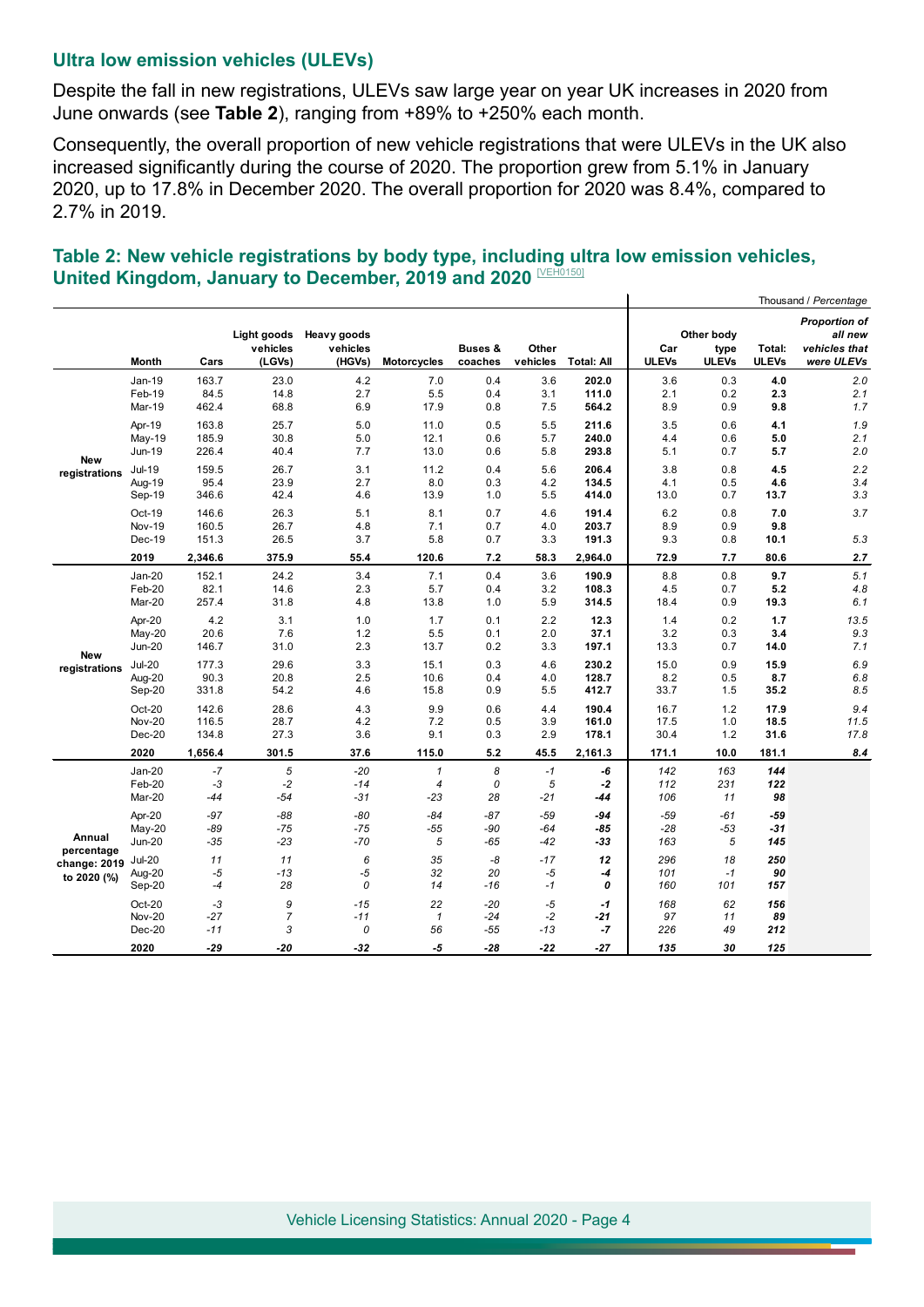# <span id="page-4-0"></span>**Vehicles registered for the frst time**

# **During 2020, 2.1 million vehicles were registered**  for the first time in Great Britain. **MEH0150**

New vehicle registrations in Great Britain in 2020 decreased by 27.1% compared to 2019, the fourth consecutive year of decline following the highest recorded level ever in 2016, falling to levels not seen since 1993.

There were decreases in the number of new registrations across all body types. The least afected body type was motorcycles, which decreased by only 4.7%.

# **Figure 1: Annual percentage change in vehicles registered for the**  first time compared to 2019 by body type, Great Britain, 2020 MEHO150]



# **Monthly seasonality**

Up to 1998, new registration plates were issued once a year in August, causing a peak in new registrations in the third quarter.

Since 1999, new plates have been issued twice a year, in March and September. This changed the distribution of new registrations through the year, with peaks in the first and third quarters.

**INSET: Vehicles registered for the frst time by month, Great Britain, year ending**  December 2020<sup>ME</sup>



# **Europe**

The ACEA (European Automobile Manufacturers' Association) produce new registration figures collected from trade bodies across Europe. UK data is provided by The Society of Motor Manufacturers and Traders (SMMT), which represents new car sales rather than new registrations with DVLA, so the figures will be broadly comparable but will not match.

According to figures produced by ACEA:

*"2020 saw the biggest yearly drop in car demand since records began, with new-car registrations falling by 3 million units compared to 2019.*

*All 27 EU markets recorded double-digit declines throughout 2020. Among the region's biggest car markets, Spain posted the sharpest drop (-32.3%), followed closely by Italy (-27.9%) and France (-25.5%), while full-year losses were signifcant but less pronounced in Germany (-19.1%)."*

Data covering the EU, the UK, and the EFTA (Iceland, Norway, Switzerland) can be found here: [https://www.acea.be/press-releases/](https://www.acea.be/press-releases/article/passenger-car-registrations-23.7-in-2020-3.3-in-december) [article/passenger-car-registrations-23.7-in-2020-3.3-in-december](https://www.acea.be/press-releases/article/passenger-car-registrations-23.7-in-2020-3.3-in-december)

# **Updated tables**

Detailed new registrations data tables updated this quarter:

All vehicle types: [VEH0150, 0160, 0161 &](https://www.gov.uk/government/statistical-data-sets/all-vehicles-veh01)  [0170 to 0172](https://www.gov.uk/government/statistical-data-sets/all-vehicles-veh01)

Cars: [VEH0253 & 0256](https://www.gov.uk/government/statistical-data-sets/veh02-licensed-cars#registered-for-the-first-time)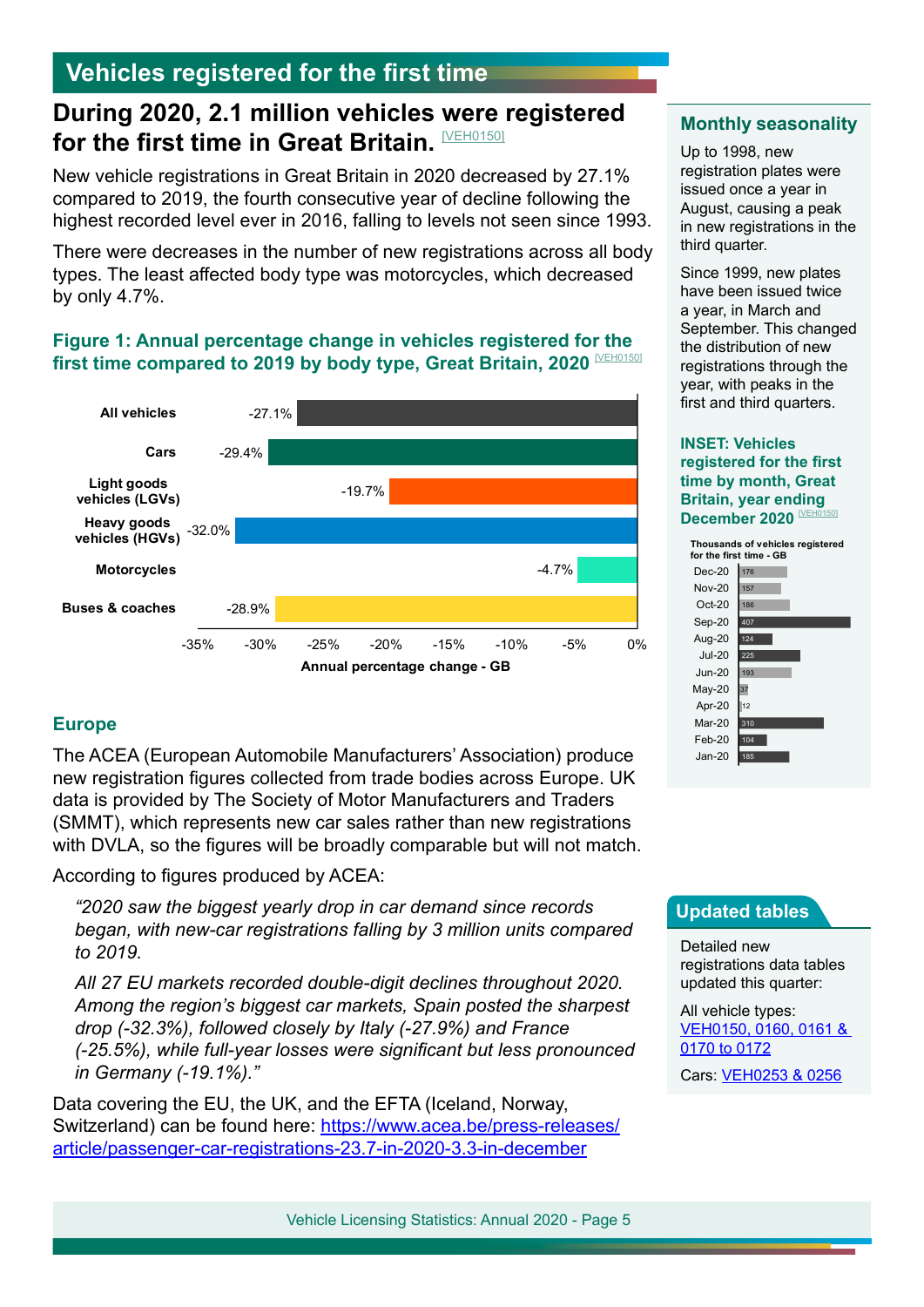<span id="page-5-0"></span>Although the number of new registrations in Great Britain can vary considerably each year, the [total vehicle stock](#page-12-0) varies much more slowly as there are many more vehicles that remain licensed over the year.

#### Table 3: Vehicles registered for the first time by body type, with previous year and total **stock comparison, Great Britain, 2020 MEHO**

|                             |                      |                                        |                      |                                        | Thousand / Percentage   |
|-----------------------------|----------------------|----------------------------------------|----------------------|----------------------------------------|-------------------------|
|                             | 2019                 |                                        |                      | 2020                                   | Total stock at the      |
|                             | New<br>registrations | Proportion of all new<br>registrations | New<br>registrations | Proportion of all new<br>registrations | end of December<br>2020 |
| Cars                        | 2,295                | 79.1                                   | 1,620                | 76.6                                   | 31,696                  |
| Light goods vehicles (LGVs) | 369                  | 12.7                                   | 296                  | 14.0                                   | 4,220                   |
| Heavy goods vehicles (HGVs) | 54                   | 1.9                                    | 37                   | 1.7                                    | 486                     |
| Motorcycles                 | 119                  | 4.1                                    | 113                  | 5.3                                    | 1,274                   |
| Buses & coaches             |                      | 0.2                                    | 5                    | 0.2                                    | 137                     |
| Other vehicles              | 57                   | 2.0                                    | 44                   | 2.1                                    | 769                     |
| Total                       | 2,901                | 100.0                                  | 2,116                | 100.0                                  | 38,582                  |

# **New car registrations by fuel type**

# **More alternative fuel cars were registered for the first time than diesel cars in 2020.** [\[VEH0253\]](https://www.gov.uk/government/statistical-data-sets/veh02-licensed-cars#registered-for-the-first-time)

In 2020, there was continued decline in new diesel car registrations in Great Britain, falling by 51% compared to 2019. Over the same period, new petrol car registrations fell 35%.

Diesel car registrations have been falling in recent years since peaking in 2016. Over the four year period from 2016 to 2020, new diesel car registrations fell 77%.

| 2016 to 2020, new diesel car registrations fell 77%.              |  | Annual change in 2020 - GB |
|-------------------------------------------------------------------|--|----------------------------|
| By contrast, new registrations of alternative fuel cars increased |  | Diesel Petrol Alt. fuel    |
| sharply by 87% in 2020 compared to 2019. More new alternative     |  | $-51\% -35\% +87\%$        |
| fuel cars (338 thousand) were registered this year than new       |  |                            |

**New car registrations**

sharply by 87% in 2020 compared to 2019. Mo fuel cars (338 thousand) were registered this year than new diesel cars (295 thousand).

### Figure 2: Cars registered for the first time by fuel type, Great Britain, 2002 to 2020 **MEH0253**



# **Thousands of cars registered for the first time - GB**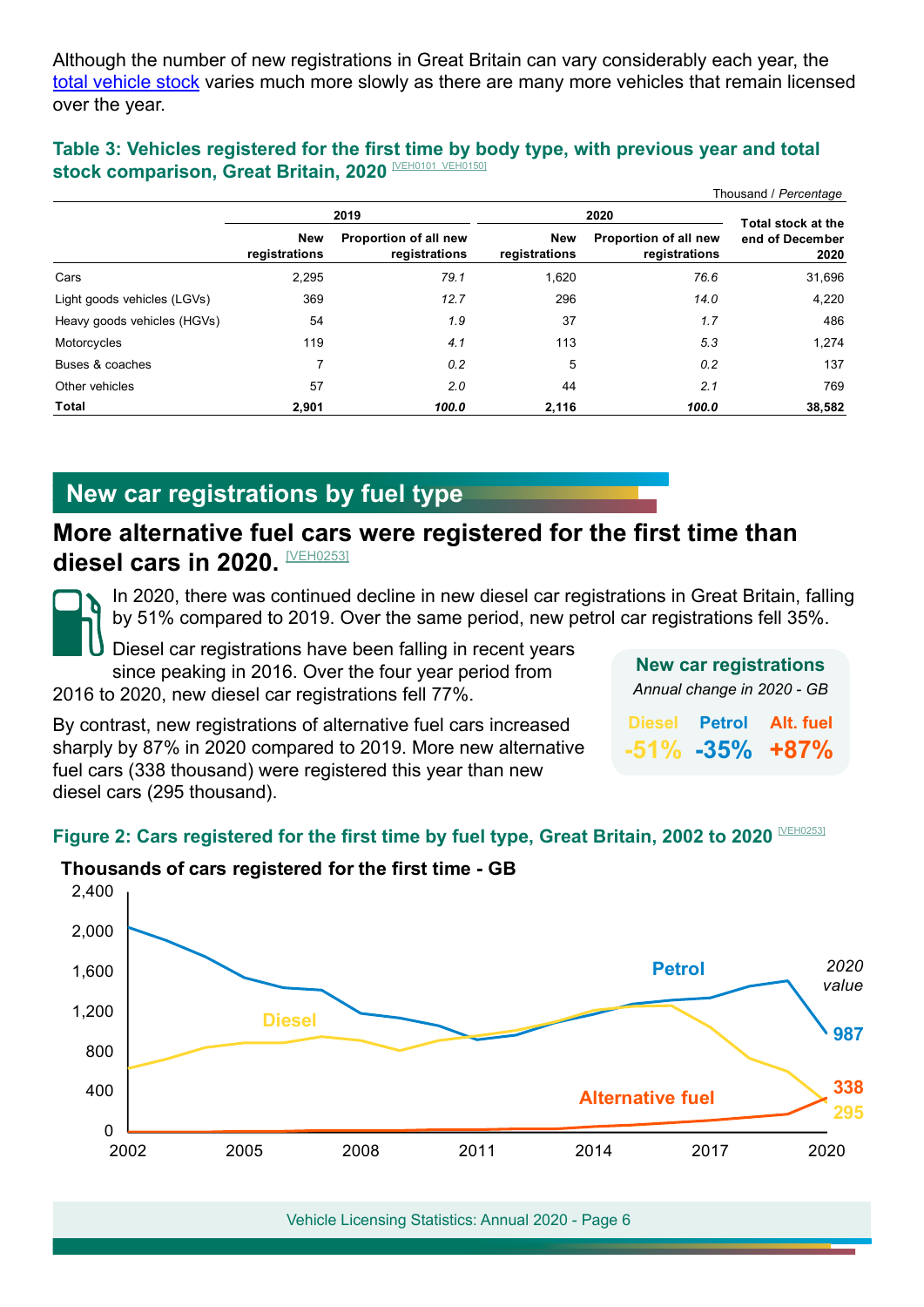# **There were more new Battery Electric cars registered for the frst**  time in 2020 than in all previous years combined. **MEH0253**

In 2020, across all new alternative fuel car registrations in Great Britain, there were 164 thousand Hybrid Electric (HEVs), 107 thousand Battery Electric (BEVs), 67 thousand Plug-in Hybrid Electric (PHEVs), and fewer than 1 thousand using other alternative fuel types.

New registrations of BEV cars nearly tripled in 2020 (+184%) compared to 2019, with more registered than in combined (2001 to 2019 new registrations: 101 equates to 51% of all new BEV car registrations since 2001 occurring in 2020.

Furthermore, 23% of all new HEV car registrations since 2001 occurred in 2020, and 29% of all new PHEV car registrations since 2001 occurred in 2020.

New HEV car registrations increased by 51% in 2020 compared with 2019 and new PHEV car registrations increased by 92% over the same period.

| 2020(7104/0)<br>n all previous years<br>1 thousand), which |                              | Does the vehicle<br>use petrol or<br>diesel? |                                     |
|------------------------------------------------------------|------------------------------|----------------------------------------------|-------------------------------------|
|                                                            |                              | Yes                                          | No                                  |
| Does the vehicle<br>use electric power?                    | Yes, and is a<br>plug-in     | Plug-in Hybrid<br>Electric $(PHEV)^1$        | <b>Battery Electric</b><br>(BEV)    |
|                                                            | Yes, but is<br>not a plug-in | Hybrid Electric<br>(HEV)                     | <b>Fuel Cell Electric</b><br>(FCEV) |
|                                                            | No                           | Petrol / Diesel                              | Other*                              |

1. A Range-Extended Electric Vehicle (R-EEV) is a special case of PHEV, where the conventional fuel does not power the wheels directly, usually only charging the battery for additional range \* This table excludes rare combinations based on biofuels and other emerging technologies.

### **Explaining fuel type technologies**

Due to the introduction of new technologies, there are many terms used now to describe how a vehicle is propelled, which are not always straightforward to compare. **Figure 3** shows the overlap between common terms used in this release to describe alternative fuel vehicles, along with some common models found in those areas. Note that the size of the area does not accurately refect how many vehicles lie in that region.

### **Figure 3: Venn diagram to show the overlap of the terms plug-in, Ultra Low Emission Vehicle (ULEV), and Zero Emission Vehicle (ZEV) in the wider context of alternative fuel types in these statistics**



### **Figure 3 labels**

**A:** Hybrid Electric Vehicles (HEVs) that are too high-emitting to count as ULEVs, e.g. Toyota Yaris HEV.

**B:** Plug-in Hybrid Electric Vehicles (PHEVs) that are too high-emitting to count as ULEVs, e.g. BMW X5 PHEV.

**C:** Plug-in Hybrid Electric Vehicles (PHEVs) and Range-Extended Electric Vehicles (R-EEVs), e.g. Mitsubishi Outlander PHEV and BMW I3S REX respectively.

**D:** Battery Electric Vehicles (BEVs), e.g. Tesla Model 3, Nissan Leaf, and Nissan e-NV200 (van).

**E:** Fuel Cell Electric Vehicles (FCEVs) that use hydrogen, e.g. Toyota Mirai or Hyundai IX35.

**F:** Hybrid Electric Vehicles (HEVs) that are lowemitting, e.g. a series of Toyota Prius HEV in 2016/17.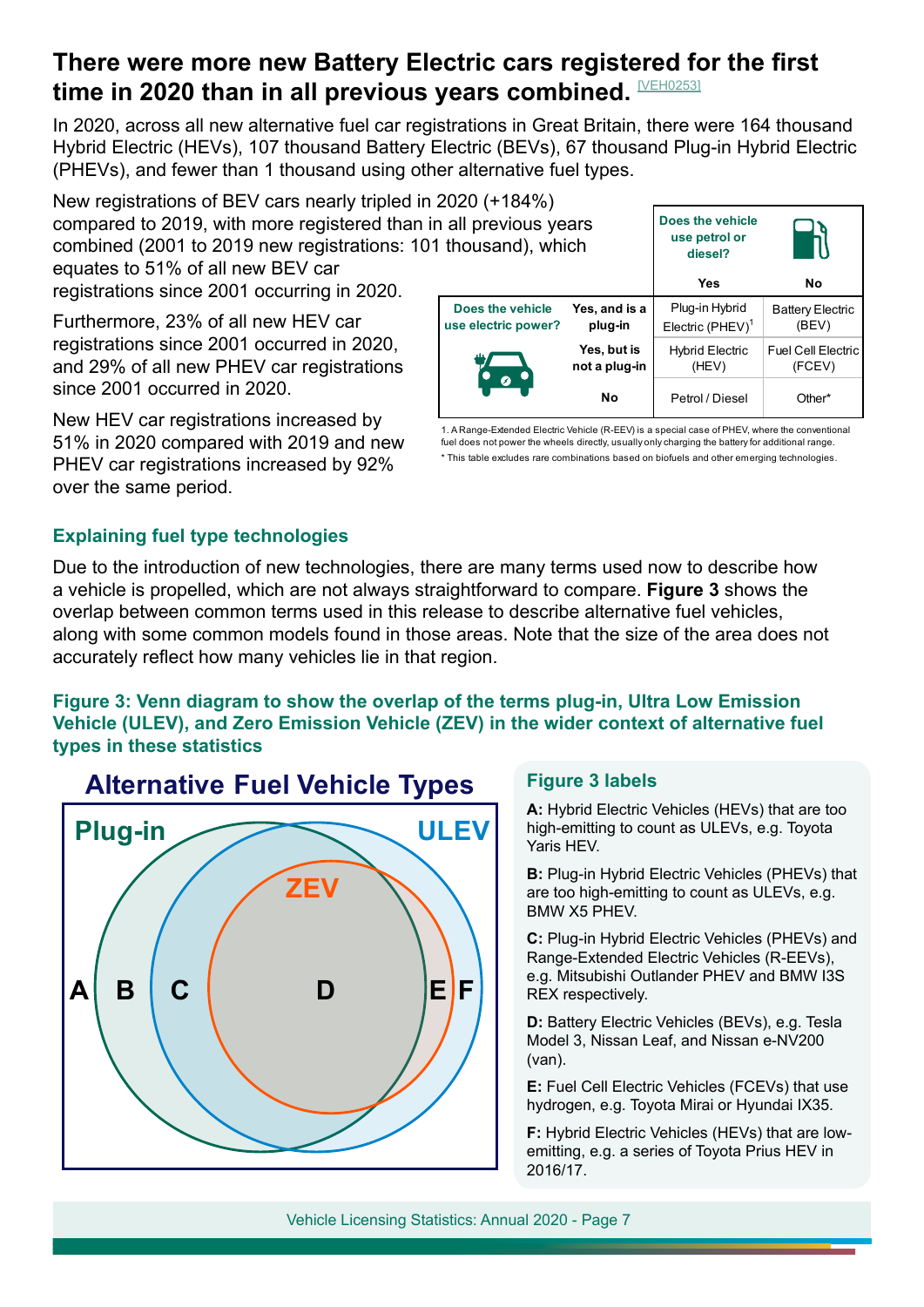# <span id="page-7-0"></span>**Ultra low emission vehicles (ULEVs)**

*This section relates to the United Kingdom rather than Great Britain.*

# **New ULEVs in the UK continue to increase in 2020,**  With battery electric vehicles up 169%. MEHO1711

In 2020, 181,090 ULEVs were registered for the first time in the United Kingdom, an increase of 125% on 2019 and 183% on 2018. ULEVs accounted for 8.4% of all UK new vehicle registrations in 2020, up from 2.7% in 2019. [\[VEH0150\]](https://www.gov.uk/government/statistical-data-sets/all-vehicles-veh01#registered-for-the-first-time)

Battery Electric Vehicles (BEVs) accounted for 64% of new ULEV registrations in 2020, which has increased from 54% in 2019 and 28% in 2018. Plug-in Hybrid Electric Vehicles (PHEVs) accounted for 35% of new ULEV registrations in 2020, which has decreased from 43% in 2019 and 65% in 2018.

### **Figure 4: ULEVs registered for the frst time by fuel type, United Kingdom, 2012 to 2020 MEH0171**



**ULEV defnition**

In these statistics, a ULEV is defned as a vehicle with **reported** tailpipe  $\mathsf{CO}_2$  emissions of less than 75 g/km.

From April 2020, the  $\mathsf{CO}_2$  emission figures for cars registered for the first time exclusively use WLTP, which generally (but not always) reports higher emission levels than e-NEDC for the same car. Consequently, a small number of model variants are now above the 75 g/km threshold and are no longer recorded as ULEVs in these statistics, whilst a smaller number are now under the threshold so are now considered to be ULEVs.

More information about  $\mathsf{CO}_2$  emission figures can be found [on page 10](#page-9-0).

### **Table 4: Ultra Low Emission Vehicles (ULEVs) registered for the frst time by body type,**  with previous year and total new registrations comparison, United Kingdom, 2020 **MEHO171**

| New ULEV registrations                                               |                              |                            |                                                        | Number / Percentage                                           |
|----------------------------------------------------------------------|------------------------------|----------------------------|--------------------------------------------------------|---------------------------------------------------------------|
|                                                                      | 2020                         | 2019                       | <b>Annual percentage</b><br>increase: 2019 to 2020 (%) | <b>Proportion of all new</b><br>registrations $(2020)$ $(\%)$ |
| Cars<br><b>Battery Electric Cars</b><br>Plug-in Hybrid Electric Cars | 171,068<br>107,878<br>63,048 | 72,853<br>37,932<br>34,591 | 135<br>184<br>82                                       | 10.3<br>6.5<br>3.8                                            |
| Light goods vehicles (LGVs)<br><b>Battery Electric LGVs</b>          | 6,208<br>5,650               | 3,625<br>3,419             | 71<br>65                                               | 2.1<br>1.9                                                    |
| Heavy goods vehicles (HGVs)                                          | 16                           | 19                         | $-16$                                                  |                                                               |
| Motorcycles                                                          | 2,358                        | 1,706                      | 38                                                     | 2.0                                                           |
| Buses & coaches                                                      | 317                          | 121                        | 162                                                    | 6.1                                                           |
| Other                                                                | 1,123                        | 2,254                      | -50                                                    | 2.5                                                           |
| Total                                                                | 181,090                      | 80,578                     | 125                                                    | 8.4                                                           |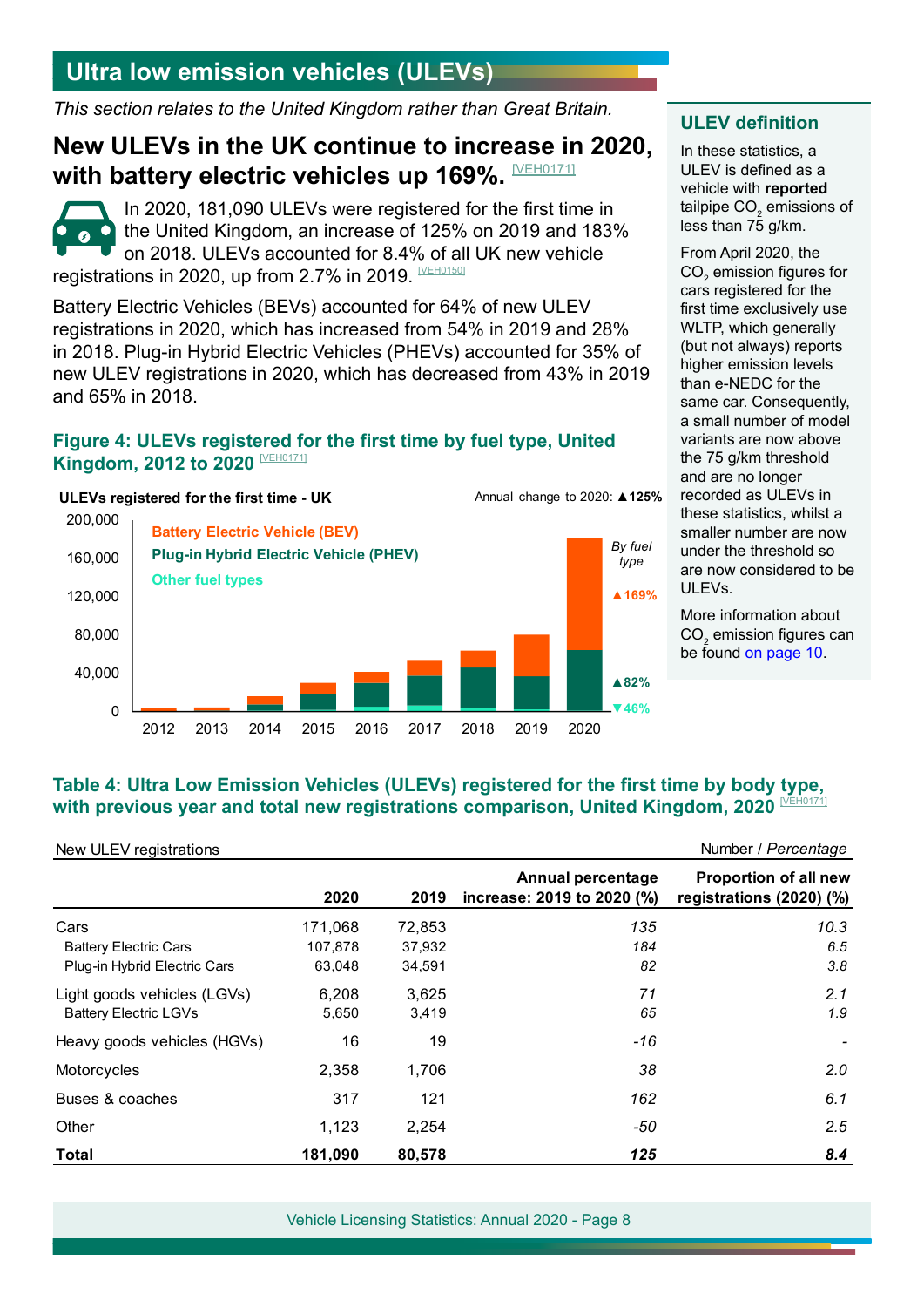### **Generic model**

For the year ending December 2020, the most common generic model of ULEV registered for the frst time in the UK was the Tesla Model 3 with 22,349 vehicles, followed by the BMW 3 Series with 9,408 vehicles and the Kia Niro with 8,594 vehicles.  $N \text{ EHO1711}$ 

# Figure 5: Top 20 generic models for ULEVs registered for the first time by fuel type, United **Kingdom, January 2020 to December 2020 [\[VEH0171\]](https://www.gov.uk/government/statistical-data-sets/all-vehicles-veh01#ultra-low-emissions-vehicles-ulevs)**



# **At the end of 2020, there were 432 thousand ultra low emission vehicles in the UK. [\[VEH0130\]](https://www.gov.uk/government/statistical-data-sets/all-vehicles-veh01#ultra-low-emissions-vehicles-ulevs)**



There were 60% more licensed Ultra Low Emission Vehicles (ULEVs) at the end of 2020 compared to the previous year, where there were 269 thousand.

**Figure 6: Licensed ULEVs by fuel type, UK, 2020 MEH0133** 



The majority of ULEVs licensed at the end of 2020 were either BEVs (50%) or PHEVs (45%), as shown in **Figure 6**. A small proportion were range-extended electric vehicles (3%), currently

only available in a small selection of models. **[\[VEH0133\]](https://www.gov.uk/government/statistical-data-sets/all-vehicles-veh01#ultra-low-emissions-vehicles-ulevs)** 

In the UK, at the end of 2020, ULEVs accounted for 1.1% of all licensed vehicles. Regionally, the highest rate was seen in London with 1.8% and the lowest was in the North East, Northern Ireland and Wales, each with 0.4%. [\[VEH0104, VEH0130\]](https://www.gov.uk/government/statistical-data-sets/all-vehicles-veh01)

### **electric Electric Vehicle Charging Device Statistics**

The Department for Transport publishes [statistics](https://www.gov.uk/government/collections/energy-and-environment-statistics) on the number of publicly available electric vehicle charging devices in the UK.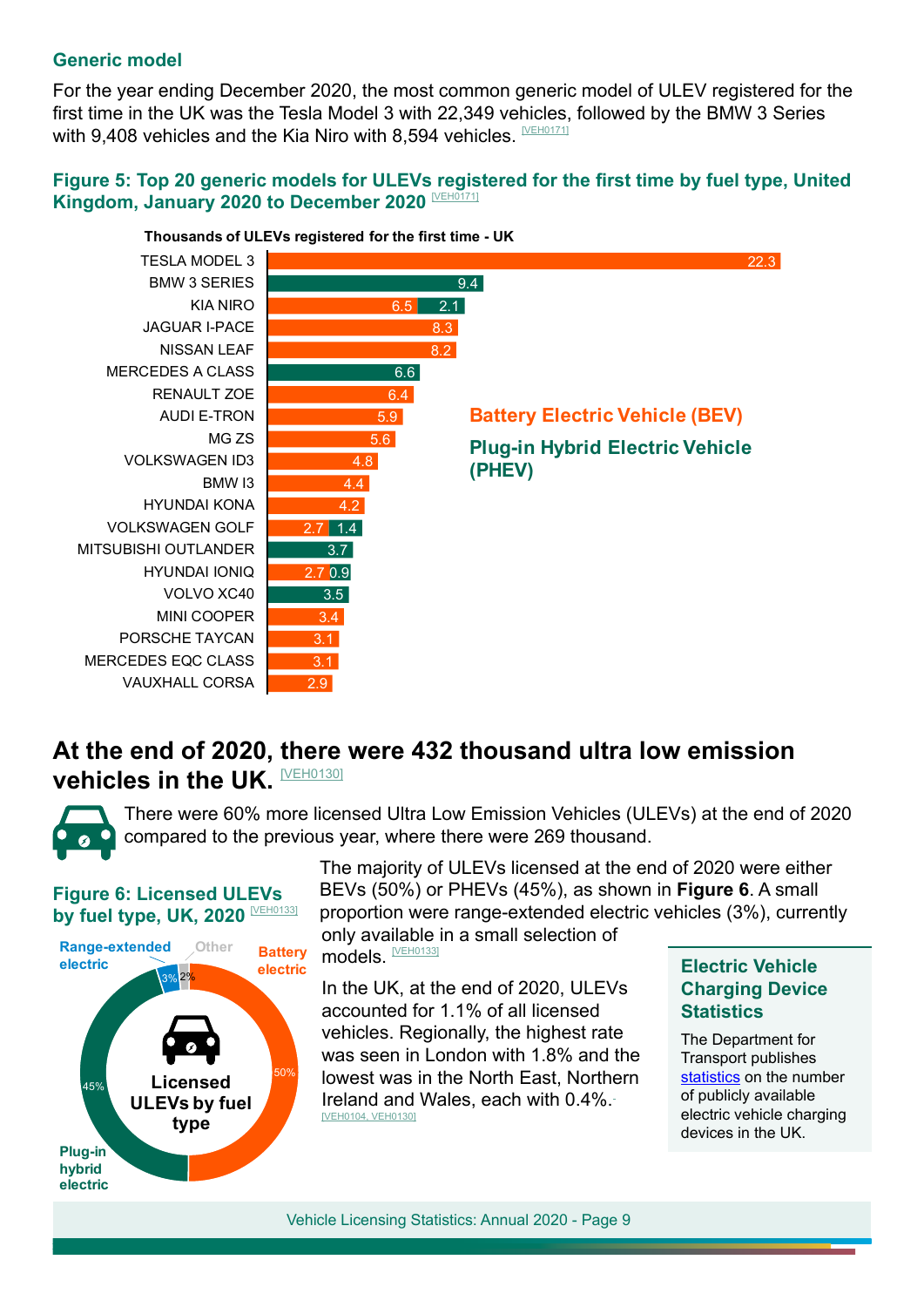# <span id="page-9-0"></span>Average CO<sub>2</sub> emissions for cars

# Average CO<sub>2</sub> emissions for cars registered for the first time have **been decreasing year on year every month since September 2019, prior to which was a complex period of regulation and market**

changes. **VEH0156** 



In the UK, the average CO $_{\textrm{\tiny{2}}}$  emissions for cars registered for the first time in 2020 was 112.0 g/km under e-NEDC, down 12.3% compared with 2019, and an average of 135.1 g/km under WLTP, down 11.4% compared with 2019. The

notable shift towards registering new Zero Emission Vehicles (ZEVs) in late 2020 contributed to these declines.

# **Reported CO2 emissions**

The transition from using NEDC to WLTP as the official measurement procedure used to determine car CO $_2$  emissions has complicated the interpretation of recent trends.

This has caused a number of discontinuities to the time series for **reported** emissions from September 2018 onwards. **Table 5** summarises these changes.

### **Table 5: The use of diferent testing systems for average reported CO2 emissions of new cars, United Kingdom**

| <b>Time Period</b>              | <b>Testing system used</b> | Reported figure at point of<br>first registration |
|---------------------------------|----------------------------|---------------------------------------------------|
| Up to August 2018               | <b>NEDC</b>                | <b>NEDC</b>                                       |
| September 2018 to December 2018 | NEDC and WLTP              | NEDC and e-NEDC                                   |
| January 2019 to March 2020      | <b>WLTP</b>                | e-NEDC                                            |
| April 2020 onwards              | WI TP                      | WI TP                                             |

#### Figure 7: Average CO<sub>2</sub> emissions for cars registered for the first **time by emissions data source, quarterly, United Kingdom, 2016 Q4 to 2020 Q4** [\[VEH0](https://www.gov.uk/government/statistical-data-sets/all-vehicles-veh01#registered-for-the-first-time)156]



#### **Methods used**  to measure CO<sub>2</sub> **emissions**

**New European Driving Cycle (NEDC)**: Original laboratory test based on theoretical behaviour.

#### **Worldwide Harmonised Light Vehicle Test Procedure (WLTP)**: More advanced lab test to replace NEDC, based

on real driving data.

#### **e-NEDC fgure**:

Calculated using a WLTP test via the <u>COM<sub>2</sub>PAS</u> [tool](https://co2mpas.io/intro.html) developed by the European Commission, for tax and emissions monitoring purposes (can be referred to as NEDC correlated). This is not directly comparable with an NEDC figure as their underlying methodologies are diferent.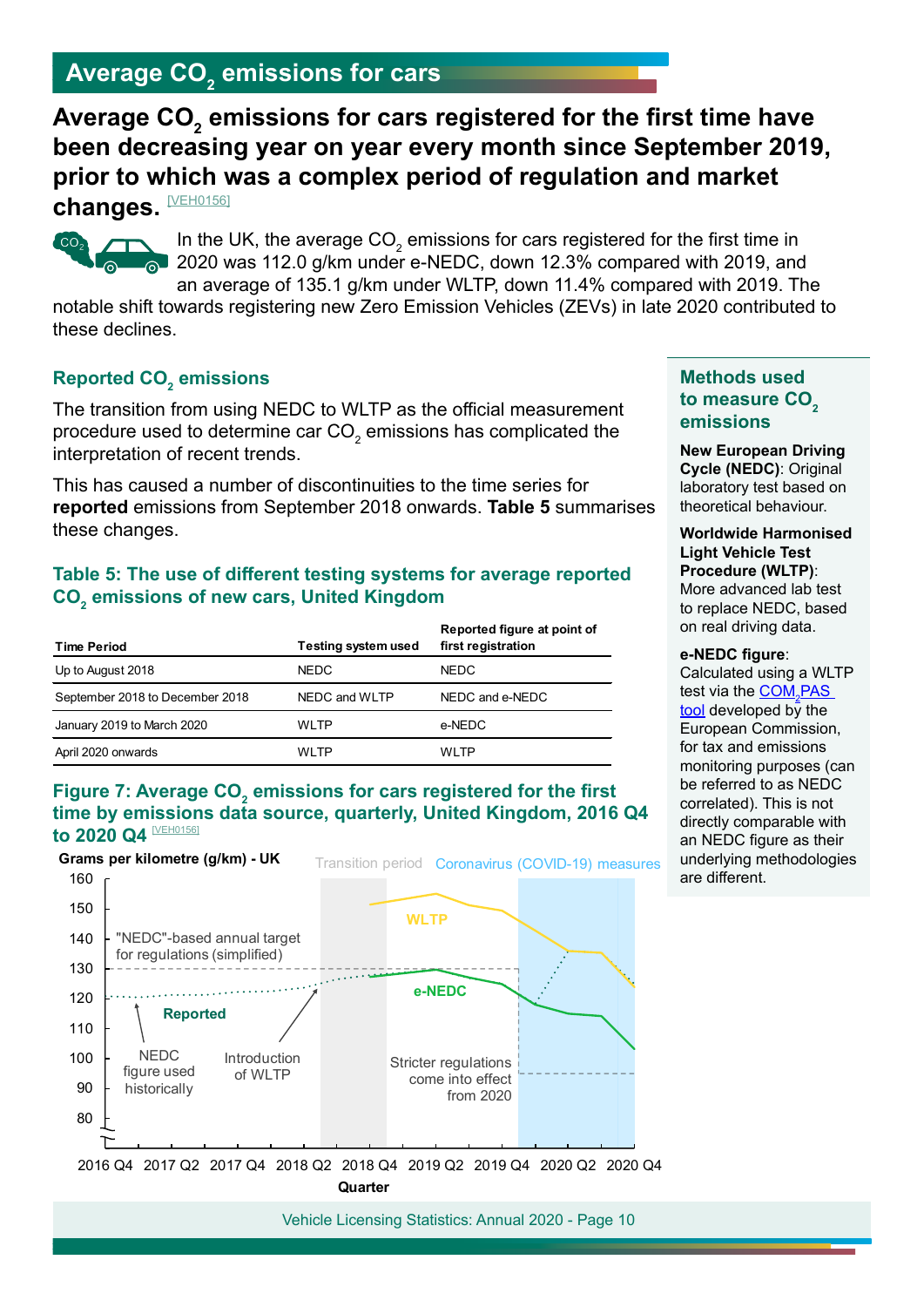### **Interpretation of Figure 7**

**Reported figure:** Average CO<sub>2</sub> emissions were increasing steadily from mid-2016 up to the transition period and were only measured using a NEDC fgure. From September 2018 onwards, cars tested under NEDC could only be registered with agreement from the European Commission - to avoid manufacturers being left with new cars that were illegal to sell. The reported figure became the WLTP figure for cars registered from April 2020.

**e-NEDC fgure:** Once WLTP testing was introduced, cars registered for the first time quickly transitioned to being registered with an e-NEDC fgure. Whilst initially higher than the NEDC trend would suggest, the e-NEDC fgure started to decline from September 2019 onwards. This figure was used to [assess manufacturers against emissions regulations](https://www.gov.uk/government/consultations/regulating-co2-emission-standards-for-new-cars-and-vans-after-transition/co2-emission-performance-standards-for-new-passenger-cars-and-light-commercial-vehicles) until the end of 2020.

**WLTP figure:** The WLTP figure trend mirrors that of the e-NEDC figure, although it is approximately 20% higher. From 2021, this will be the only measure for new cars.

#### **Average emissions by fuel type**

New data included in this release shows the average CO $_{\textrm{\tiny{2}}}$  emissions of new cars by fuel type. **Figure 8** shows this new data on a quarterly basis from 2018 Q4 onwards.

Overall for 2020, new petrol cars had emissions of 149.0 g/km under WLTP, a decrease of 4.1% compared to 2019, whereas new diesel cars had emissions of 165.5 g/km under WLTP, a decrease of 0.4%. [NEHO156]

New petrol HEV cars had emissions of 125.6 g/km under WLTP in 2020, an increase of 2.7% compared to 2019, whereas new petrol PHEV cars had emissions of 43.4 g/km under WLTP, a decrease of 22.1%.

### **Emissions monitoring across Europe**

The reported emissions of new vehicles were regulated in the UK under EU law until the end of 2020. These regulations were copied into UK law for new registrations from 2021 onwards.

Monitoring datasets for the EU regulations are published by the European Environment Agency (EEA).

- ► [Regulation \(EU\)](https://eur-lex.europa.eu/legal-content/GA/TXT/?uri=CELEX%3A32019D0638)  [2019/638](https://eur-lex.europa.eu/legal-content/GA/TXT/?uri=CELEX%3A32019D0638)
- New passenger car [data](https://www.eea.europa.eu/data-and-maps/data/co2-cars-emission-18) from EEA
- ► [New light commercial](https://www.eea.europa.eu/data-and-maps/data/vans-14)  [vehicle data from](https://www.eea.europa.eu/data-and-maps/data/vans-14)  [EEA](https://www.eea.europa.eu/data-and-maps/data/vans-14)

#### **Updated tables**

Detailed CO<sub>2</sub> emissions data tables updated this quarter:

All figures: [VEH0156](https://www.gov.uk/government/statistical-data-sets/all-vehicles-veh01#registered-for-the-first-time)

Reported figures for cars by VED band: [VEH0256](https://www.gov.uk/government/statistical-data-sets/veh02-licensed-cars#registered-for-the-first-time)

### **Figure 8: Average CO<sup>2</sup> emissions (WLTP) for cars registered for the frst time by selected**  fuel type, quarterly, United Kingdom, 2018 Q4 to 2020 Q4 **MEH0156]**



#### **Grams per kilometre (g/km) - UK**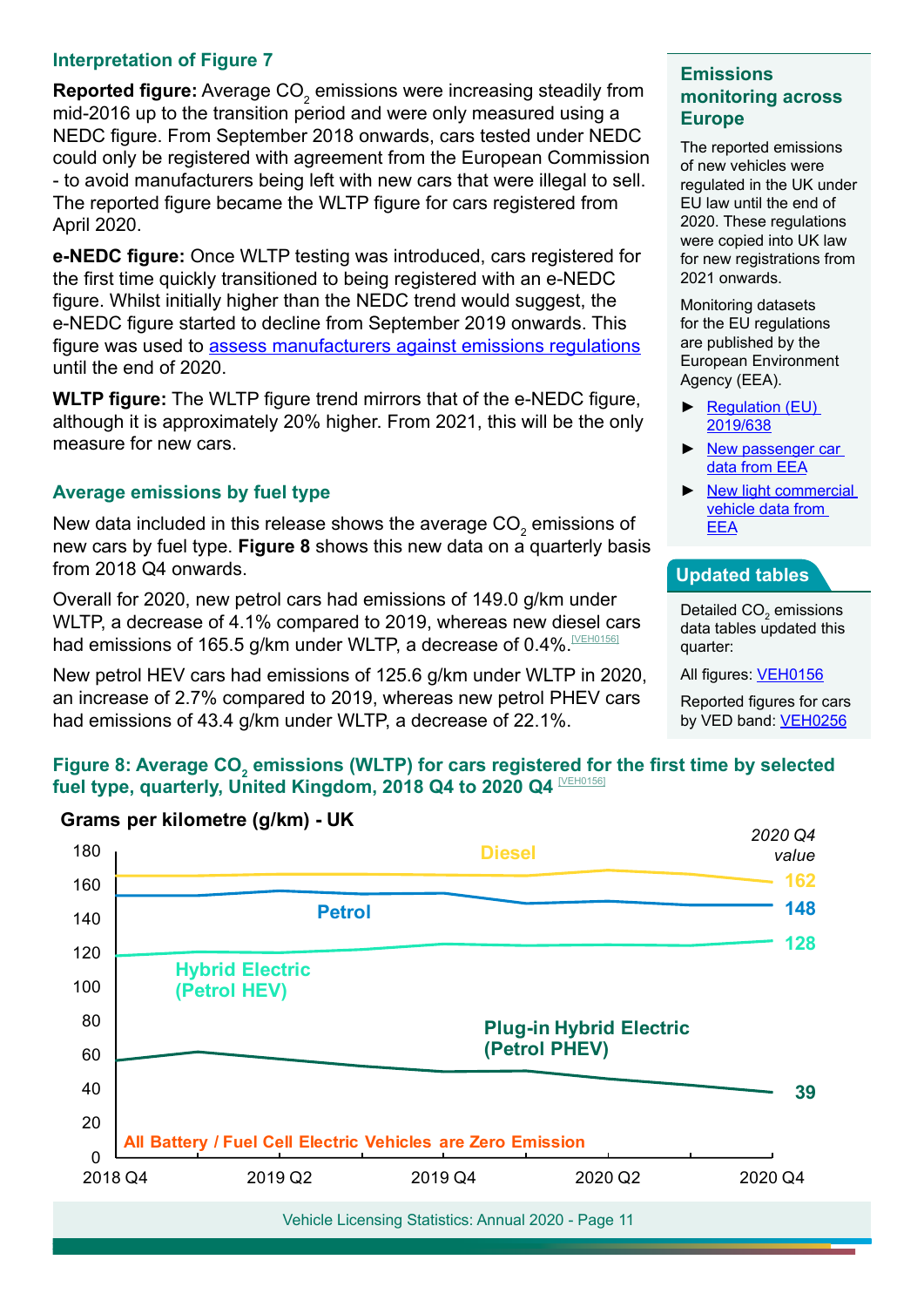# **There now exists a discontinuity in the Vehicle Excise Duty (VED) band distribution from 2020 Q2 onwards for a number of reasons. [NEH0256]**

The distribution has been partially impacted by changes in registration patterns during the coronavirus pandemic, in addition to the adoption of WLTP as the reported CO $_{\textrm{\tiny{2}}}$  figure for cars from April 2020 onwards. The most recent quarters have also seen strong growth in the registration of new Zero Emission Vehicles.

The adoption of WLTP contributed to declines in new cars with reported emissions between 76-130 g/km, with corresponding increases for those reported with 131+ g/km, as shown in **Figure 9**. This is partially due to the WLTP figure being  $\sim$ 20% higher on average than the previously used e-NEDC figure for these cars.

#### **VED bands**

#### [Vehicle Excise Duty](https://www.gov.uk/vehicle-tax-rate-tables)

(VED) is charged on vehicles registered in the UK.

Since March 2001, car VED has charged in bands on the basis of their CO $_{\textrm{\tiny{2}}}$  emissions (NEDC). These bands were revised from April 2017.

From April 2020, the emissions measure used to allocate a VED band was changed to use WLTP figures. The bands themselves were not altered.

### Figure 9: Cars registered for the first time by current VED band (based on reported CO<sub>2</sub> **emissions), quarterly, with inset for lowest four bands in the latest quarter, Great Britain, 2004 Q4 to 2020 Q4**  $\overline{M}$

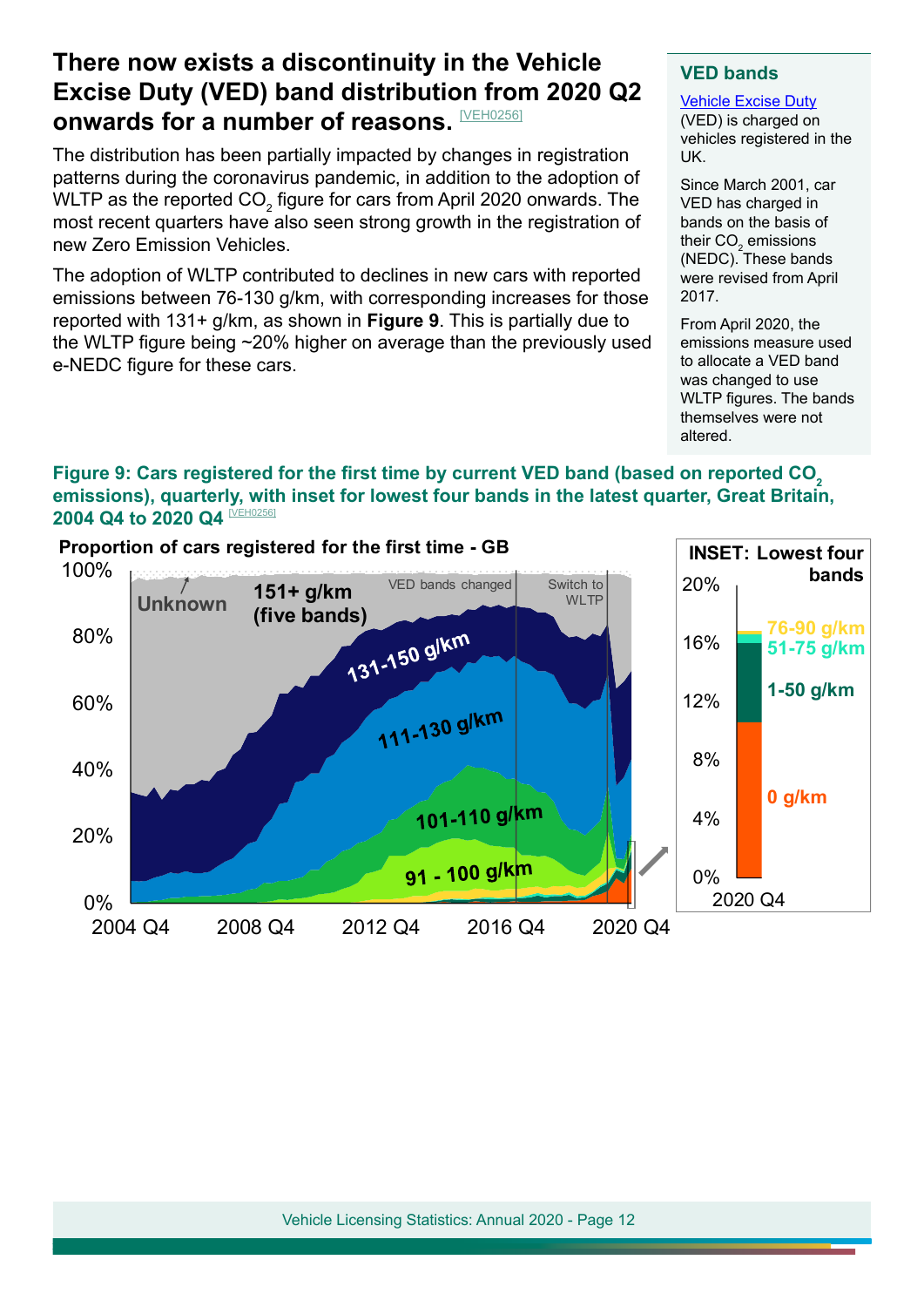# <span id="page-12-0"></span>**Total licensed vehicles**

# **The decline in licensed vehicles at the end of 2020 was afected by increased levels of SORNs issued. MEH0101**

At the end of December 2020, there were 38.6 million licensed vehicles in Great Britain, a 0.3% decrease compared to the end of December 2019. This is the fourth consecutive quarter where there was a year on year decline of licensed vehicles. Prior to 2020, this had only occurred once (in 1991) since the end of the Second World War, as shown in **Figure 10**.

#### **Figure 10: Licensed vehicles at the end of the year, Great Britain, 1950 to 2020** MEHO103]



#### **What vehicles are included?**

These figures only include vehicles that are licensed for use on UK roads, which typically requires [paying Vehicle](https://www.gov.uk/calculate-vehicle-tax-rates)  [Excise Duty](https://www.gov.uk/calculate-vehicle-tax-rates) (VED).

Vehicles that are not licensed should typically be given a **Statutory Off Road Notification (SORN).** The keeper can then re-license their vehicle at any time.

[Detailed tables relating to](https://www.gov.uk/government/statistical-data-sets/all-vehicles-veh01#statutory-off-road-notification-vehicles-sorn)  [vehicles with a SORN are](https://www.gov.uk/government/statistical-data-sets/all-vehicles-veh01#statutory-off-road-notification-vehicles-sorn)  [available](https://www.gov.uk/government/statistical-data-sets/all-vehicles-veh01#statutory-off-road-notification-vehicles-sorn).

### **Body type**

Cars make up the majority of licensed vehicles. The number of licensed

vehicles by body type in Great Britain at the end of December 2020 are presented in **Table 6**.

At the end of 2020, there were year on year increases in the number of licensed light goods vehicles (LGVs) (+2.4%) and motorcycles (+1.9%). Declines in the number of licensed cars (-0.6%), heavy goods vehicles (HGVs) (-3.1%), and buses & coaches (-10.0%) all coincided with higherthan-usual increases in SORN stock (as shown in **Table 6**), possibly due to keepers choosing to SORN their vehicle to save on VED as they may not be using their vehicles during the coronavirus restrictions. [\[VEH0101 VEH0110\]](https://www.gov.uk/government/statistical-data-sets/all-vehicles-veh01#licensed-vehicles)

**Figure 12** provides the long-term time series to provide some context to these latest trends.

# **Figure 11: Annual percentage change in licensed vehicles by body type, Great Britain, end of 2020 MEH0101**



### **Table 6: Annual diference in licensed vehicles and vehicles with a Statutory Of Road Notifcation (SORN) by body type, including total stock for reference, Great Britain, end of 2020 MEH0101 VEH0110**

|                             |                                                               |                             | Thousand                      |
|-----------------------------|---------------------------------------------------------------|-----------------------------|-------------------------------|
|                             | Difference between end of Dec-20 compared<br>to end of Dec-19 | <b>Total licensed</b>       |                               |
|                             | <b>Licensed vehicles</b>                                      | <b>Vehicles with a SORN</b> | stock at the end of<br>Dec-20 |
| Cars                        | $-192$                                                        | $+259$                      | 31,696                        |
| Light goods vehicles (LGVs) | $+97$                                                         | $+51$                       | 4,220                         |
| Heavy goods vehicles (HGVs) | $-16$                                                         | $+27$                       | 486                           |
| Motorcycles                 | $+24$                                                         | $+53$                       | 1,274                         |
| Buses & coaches             | $-15$                                                         | $+13$                       | 137                           |
| Other                       | $+2$                                                          | $+17$                       | 769                           |
| All vehicles                | -101                                                          | $+421$                      | 38,582                        |

### **How are these diferent from new registrations?**

Figures on total licensed vehicles have slower variations compared to vehicles registered for the first time as there are many more vehicles that remain licensed over the year.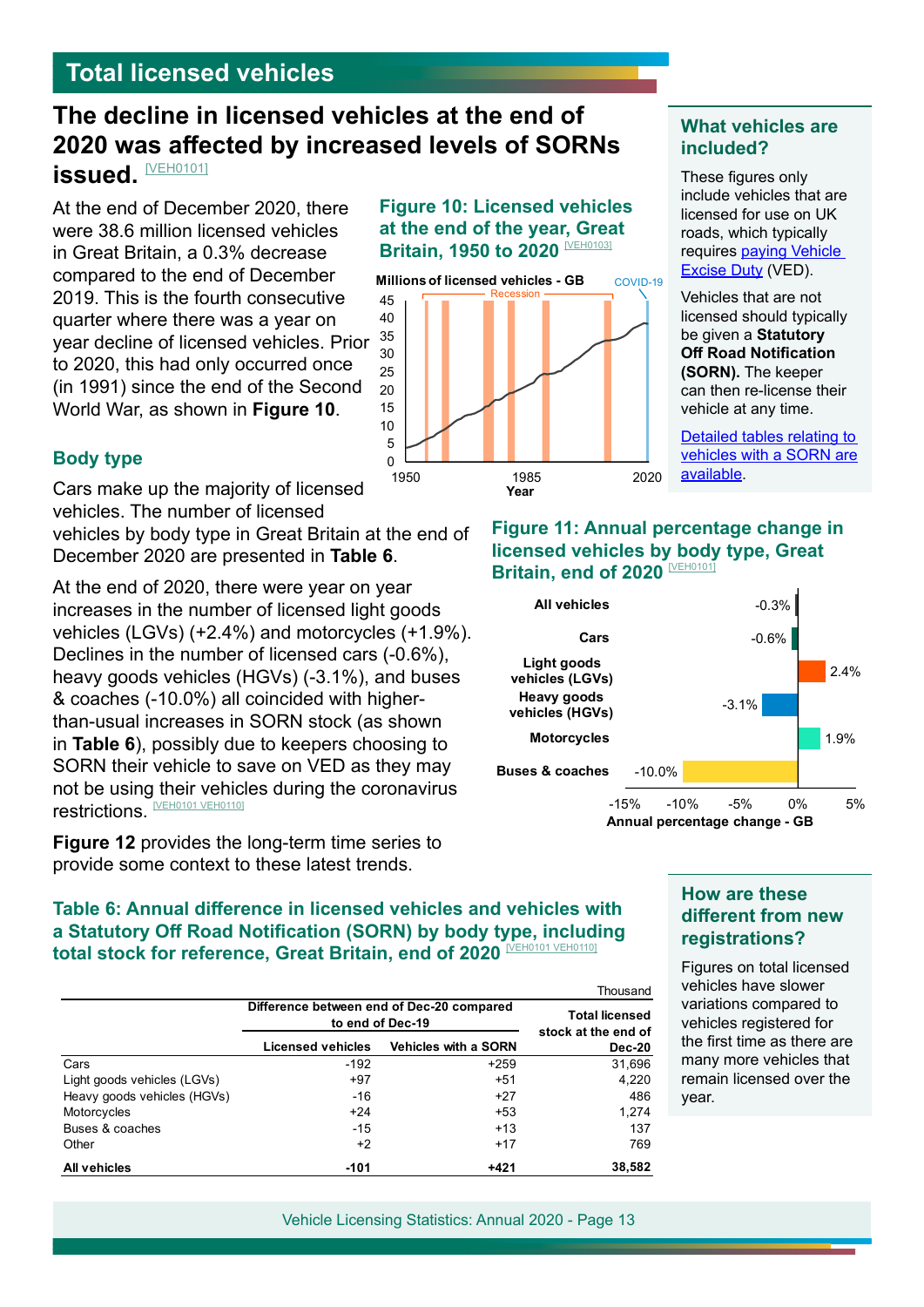#### <span id="page-13-0"></span>**Figure 12: Index of licensed vehicles at the end of the year by body type, Great Britain, 1995 to 2020** MEHO101]



# **Vehicle age and keepers**

# **The average age of a licensed car in Great Britain was 8.6 years at the end of 2020.**  [\[VEH0211\]](https://www.gov.uk/government/statistical-data-sets/veh02-licensed-cars#licensed-vehicles)

The average age of licensed vehicles by body type at the end of 2020 is shown in **Table 7**.

At the end of 2020, licensed petrol cars were, on average, older than diesel cars, with average ages of 9.3 years and 8.0 years respectively.

**Table 7: Average age, in years, of licensed vehicles by selected body type, Great Britain, end of 2020 IVEH0211 VEH0311 VEH0411 VEH0511 VEH0611** 

| <b>Body type</b>                   | Average age<br>(years) |
|------------------------------------|------------------------|
| Cars<br>Petrol Cars<br>Diesel Cars | 8.6<br>9.3<br>8.0      |
| Light goods vehicles (LGVs)        | 8.5                    |
| Heavy goods vehicles (HGVs)        | 75                     |
| Motorcycles                        | 154                    |
| Buses & coaches                    | 11.2                   |

### **Figure 13: Proportion of licensed vehicles at the end of the year by year of frst registration (1996 onwards) for each body type, Great Britain, 2020 MEHO211** VEH0311 VEH0511 VEH0611]

*Vehicles registered before 1996 have been omitted for simplicity. They account for a small proportion of all licensed vehicles.*

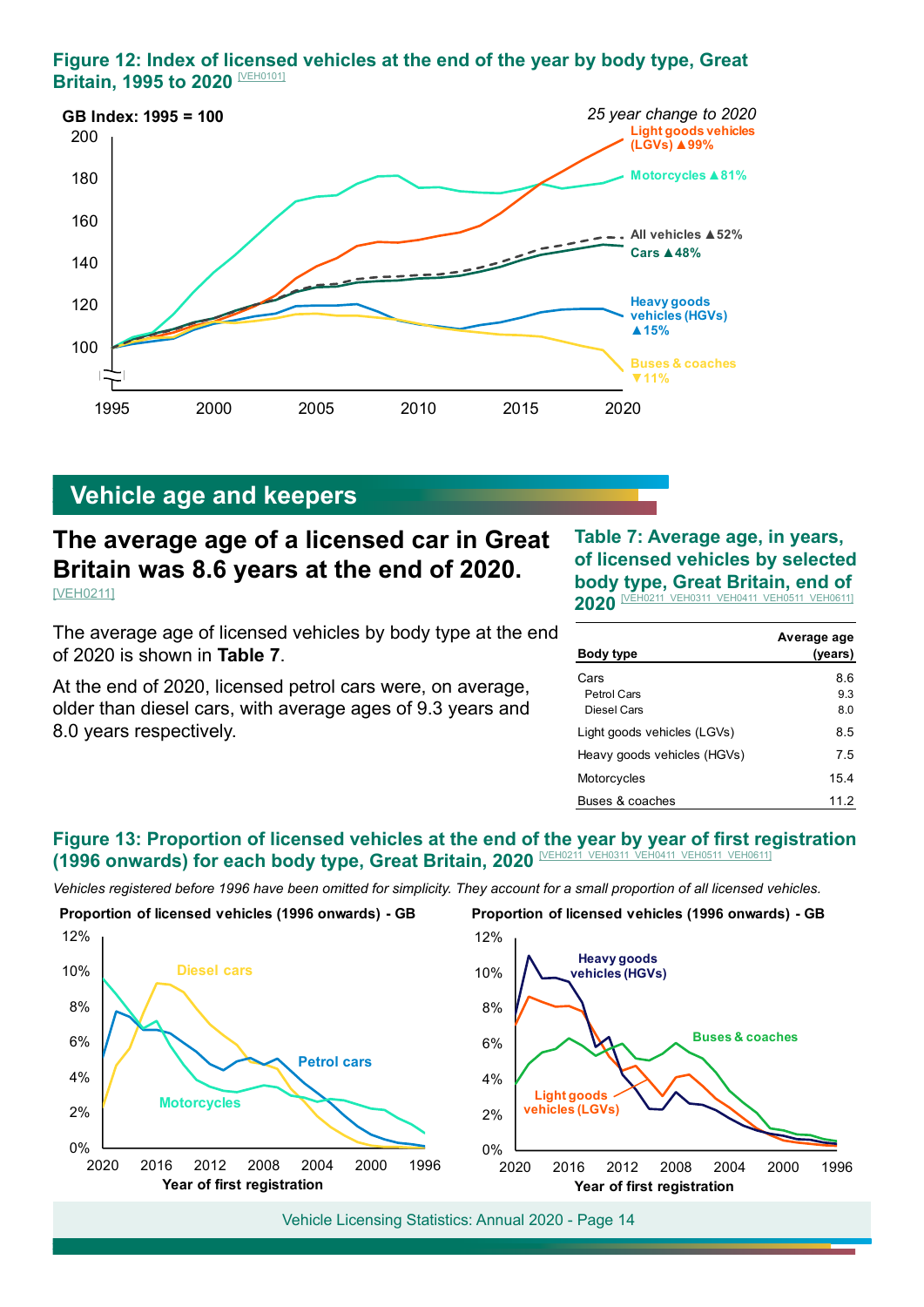# **Company-kept cars accounted for 57% of new car registrations in Great Britain in 2020. MEH0202, VEH0252**



During 2020, 57.3% of cars registered for the first time had a company keeper. However, the proportion of licensed cars at the end of 2020 kept by companies was much lower at only 8.2%. This is due to company-kept cars typically moving to become

privately-kept after the car is around three years old.

Although the proportion of cars with company keepers has remained within the range 8-10% since 1994, the proportion in 2020 was the lowest since 2011.

 $\bullet$ 

At the end of 2020, for all privately-kept vehicles where the keeper's gender is recorded, 59% were registered to male  $\blacksquare$  keepers and 41% to female keepers.

Over the last 10 years, the number of licensed cars registered to female keepers increased by 17%, compared with an increase of 9% for those registered to male keepers. Women now account for 35% of registered car keepers with men accounting for 50%, as shown in **Figure 14**.

#### **Who is a registered keeper?**

Every registered vehicle, unless it is in the process of changing hands, has a registered keeper, whose details are held by DVLA.

Note that the registered keeper of a vehicle is not necessarily the person who uses it, and the vehicle is not always based at the keeper's contact address. This is particularly true for company or fleet vehicles.

### **Figure 14: Proportion of licensed cars at the end of the year by keepership, Great Britain, 1995 to 2020 MEH02021**



#### **Proportion of licensed cars - GB**

# **The majority of Ultra Low Emission Vehicles are company-kept in the UK. [\[VEH0132\]](https://www.gov.uk/government/statistical-data-sets/all-vehicles-veh01#ultra-low-emissions-vehicles-ulevs)**

New data included in this release show the breakdown of licensed Ultra Low Emission **O** Vehicles (ULEVs) by keepership.

At the end of 2020, there were 431,639 licensed ULEVs in the UK, of which 192,530 were privately-kept (45%), 232,645 were company-kept (54%), and 6,464 were between keepers (1%). For BEVs alone, 54% are company-kept, although for PHEVs the proportion is slightly higher at 56%.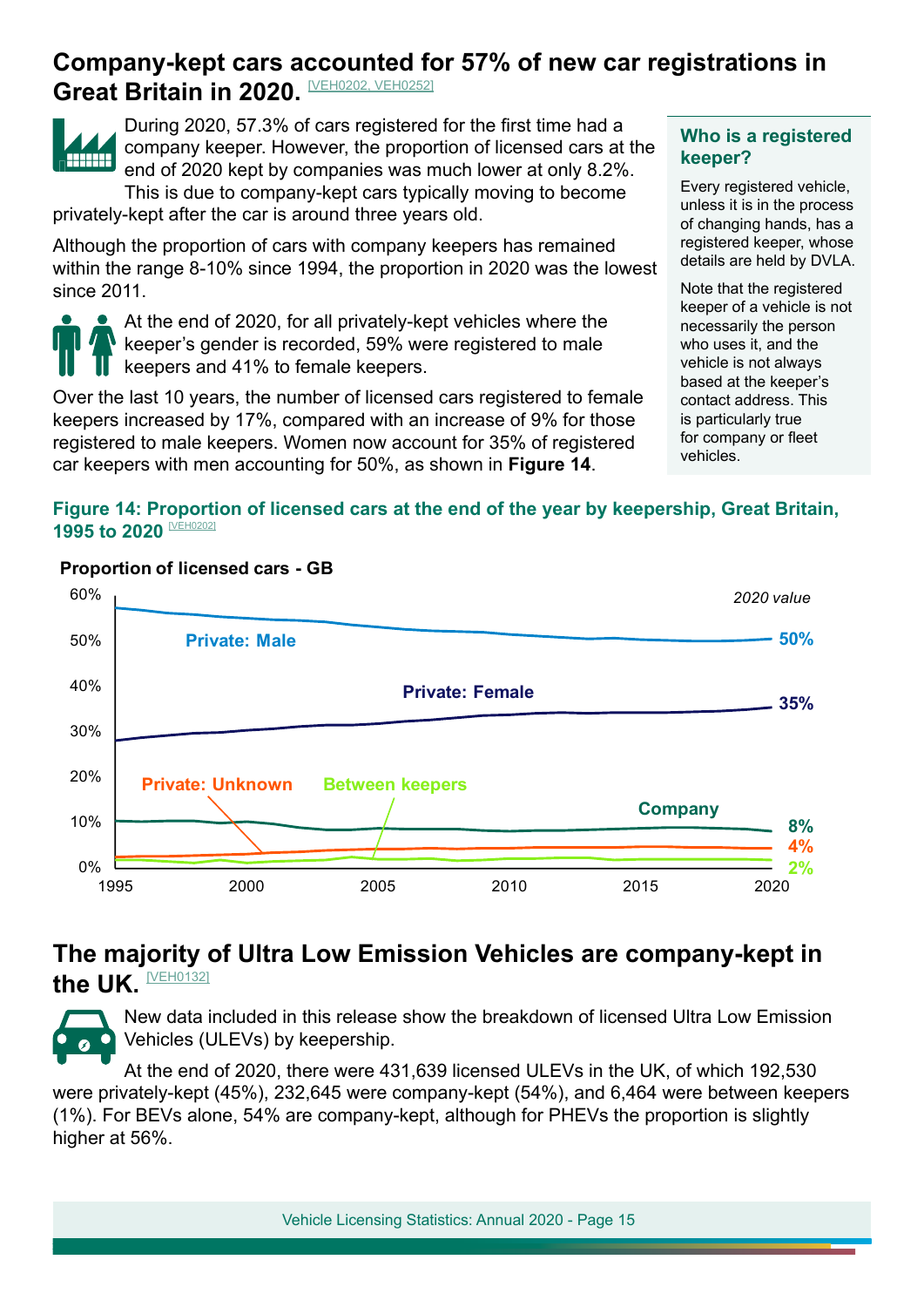# <span id="page-15-0"></span>**Car makes and models**

of all licensed cars. [\[VEH0120\]](https://www.gov.uk/government/statistical-data-sets/all-vehicles-veh01#licensed-vehicles)

# **Ford Fiesta continues to be the most common generic model for new car registrations in 2020. MEHO160]**

During 2020, the top five makes were Ford (9.3%), Volkswagen (9.0%), BMW  $\odot$  $\textcircled{\textcolor{blue}{\bullet}}$  (7.1%), Mercedes-Benz (6.8%), and Audi (6.6%). The equivalent top five for 2019 were Ford (10.1%), Volkswagen (8.7%), Mercedes-Benz (7.4%), BMW (7.3%), and Vauxhall (6.9%).

There were 17 makes each with over 40 thousand cars registered for the frst time in 2020, accounting for 83.6% of all new car registrations.

makes each with over 500 thousand licensed cars, accounting for 91.4%

For total licensed stock at the end of 2020, the top five makes were diferent to new registrations, namely Ford (12.8%), Vauxhall (9.7%), Volkswagen (8.7%), BMW (6.0%), and Audi (5.4%). There were 21

**Updated tables**

Detailed make and model data tables updated this quarter:

[VEH0120 to 0123, 0128,](https://www.gov.uk/government/statistical-data-sets/all-vehicles-veh01)  [0129, 0160 & 0161](https://www.gov.uk/government/statistical-data-sets/all-vehicles-veh01)

### Figure 15: Top five makes for cars registered for the first time during 2020 and for those **licensed at the end of 2020, Great Britain MEHO120 VEH0160]**



Ford Fiesta was the most common new car registration in 2020, with 47,617 registered for the frst time, followed by Vauxhall Corsa, with 46,093 registrations and Volkswagen Golf with 43,754 registrations. [\[VEH0161\]](https://www.gov.uk/government/statistical-data-sets/all-vehicles-veh01#registered-for-the-first-time)

At the end of 2020, the most common licensed car was Ford Fiesta, with 1.5 million licensed, followed by Ford Focus with 1.2 million, and Vauxhall Corsa with 1.0 million. [NEHO128]

#### Figure 16: Top five generic models for cars registered for the first time during 2020 and for **those licensed at the end of 2020, Great Britain MEHO128 VEHO161]**

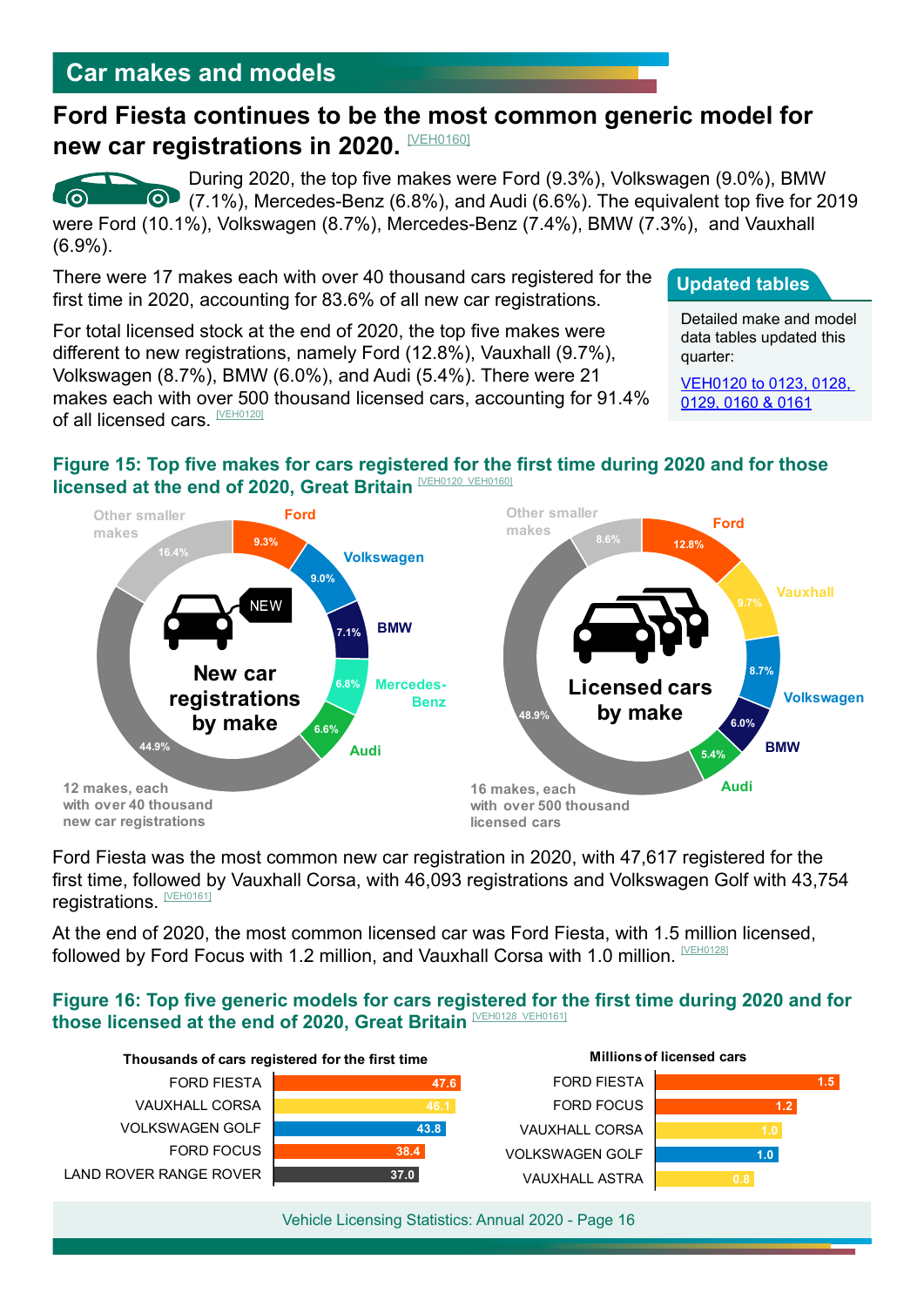# <span id="page-16-0"></span>**Background notes**

#### **About these statistics**

Almost all the statistics in the vehicle licensing statistics series are derived by Department for Transport statisticians from extracts of the Driver and Vehicle Licensing Agency (DVLA) vehicle database. The main purpose of the database is to administer vehicle registration and licensing records in the United Kingdom.

For further information about the data used in this release, please see the detailed notes and definitions. There is also a [Statement of Administrative Sources](https://www.gov.uk/government/publications/statement-of-administrative-sources-for-official-statistics-published-by-the-department-for-transport) for the DVLA vehicles database.

A separate note on users and uses of these statistics is available from the vehicles statistics information [web page.](https://www.gov.uk/government/publications/vehicles-statistics-guidance)

#### **Strengths and weaknesses of the data**

The DVLA database can be regarded as being virtually complete in terms of the number of vehicles registered for the frst time, licensed vehicles and vehicles with a SORN (Statutory Of Road Notifcation). However, there may be some errors in some of the specific details of individual vehicles.

The Department for Transport has previously estimated that under 2% of the vehicle records have an inaccuracy in one of the variables used for the statistics published. Other factors to consider in interpreting these statistics include:

- ► Changes in legislation;
- ► Seasonal variation which afects some vehicle types;
- ► Foreign registered vehicles may also use UK roads without being registered with DVLA;
- ► Vehicle Excise Duty (VED) evasion.

Most of these factors will only have a marginal efect for most uses of the data.

#### **Geography**

In July 2014, vehicle and registration services for Northern Ireland were centralised at DVLA, where these services for Great Britain were already administered. This created a single vehicle register for the United Kingdom, in place of separate registers for Great Britain and Northern Ireland.

As a result of these changes, the coverage of the vehicle licensing statistics tables was expanded to cover UK as well as GB where practical. Because of the greater availability of GB time series data, this statistical release will continue to focus mainly on GB rather than UK results for now.

For further information, please see the detailed [notes and defnitions](https://www.gov.uk/government/publications/vehicles-statistics-guidance).

#### **Request for feedback**

We welcome any feedback on these statistics, to ensure future releases best meet user needs. Feedback can be provided by email to [vehicles.stats@dft.gov.](mailto:vehicles.stats%40dft.gov.uk?subject=) [uk](mailto:vehicles.stats%40dft.gov.uk?subject=).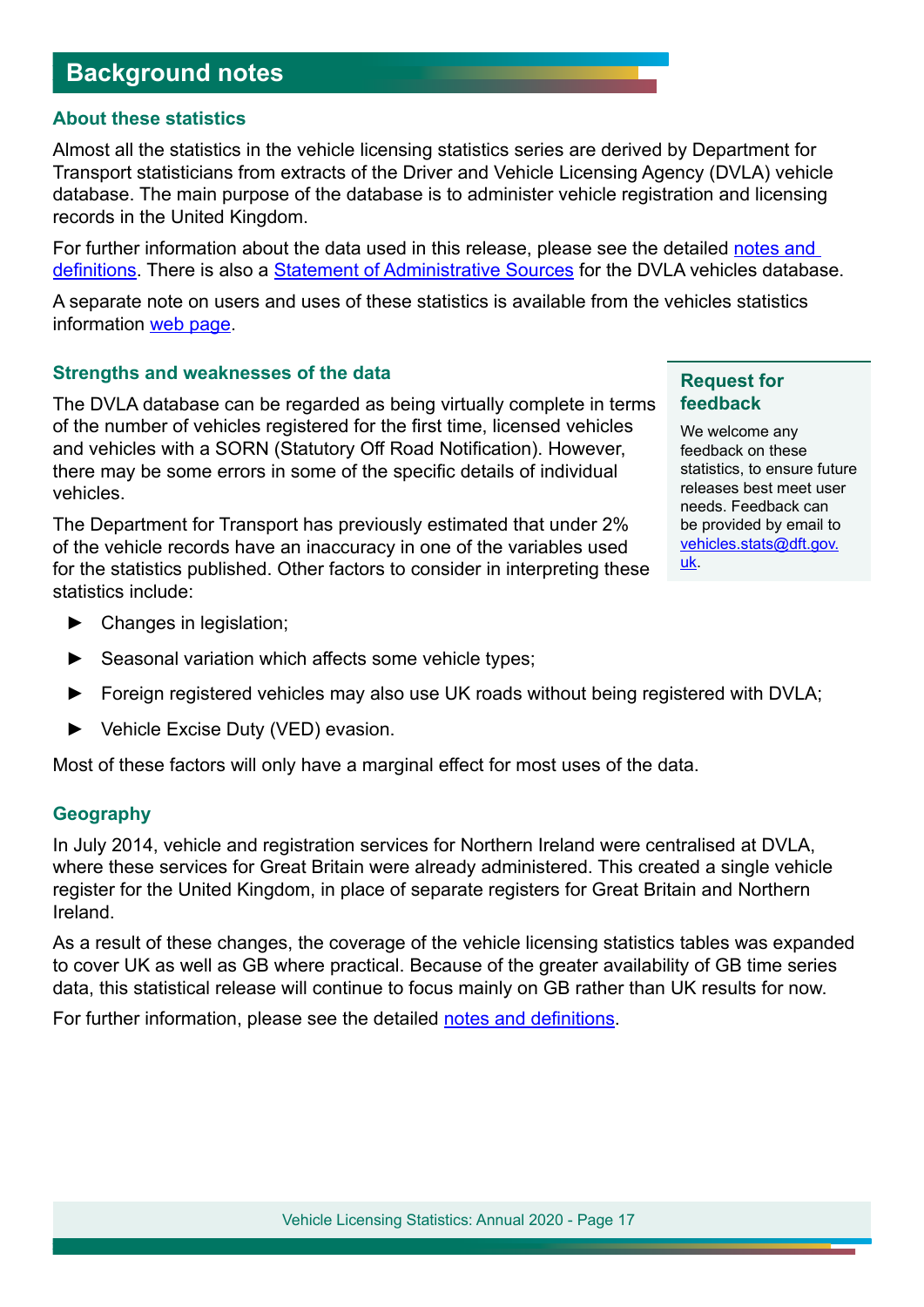### **Proposals to change our table outputs and defnitions**

We constantly review the content of our published tables and are considering the following changes.

### **(a) Table changes**

- ► Cease production of [VEH0131](https://www.gov.uk/government/statistical-data-sets/all-vehicles-veh01#ultra-low-emissions-vehicles-ulevs). This table is not in keeping with our other outputs, which leads to user confusion. [VEH0132](https://www.gov.uk/government/statistical-data-sets/all-vehicles-veh01#ultra-low-emissions-vehicles-ulevs) contains details that should satisfy most user needs.
- ► Upgrade the geography used in tables [VEH0122, VEH0123, VEH0134](https://www.gov.uk/government/statistical-data-sets/all-vehicles-veh01) from postcode districts to smaller MSOAs (Middle Layer Super Output Areas) and national equivalents. The use of postcode districts can make it difficult for our users to perform further analyses.

We're also considering providing the following tables as a flat file dataset (i.e. CSV) rather than a published table (subject to meeting accessibility guidelines) due to their size and current difficulty of use: [VEH0122, VEH0123, VEH0134](https://www.gov.uk/government/statistical-data-sets/all-vehicles-veh01) (once upgraded to MSOA); [VEH0220; and VEH0221.](https://www.gov.uk/government/statistical-data-sets/veh02-licensed-cars#licensed-vehicles)

### **(b) Updated and new metrics**

Ultra Low Emission Vehicle (ULEV): Recognising advances in technology from 2021, the UK Government expects to define an ULEV as a car or van that emit less than 50 g/km CO<sub>2</sub>, rather than the current 75 g/km.

We intend to reproduce the ULEV figures here under this new definition, although this cannot be reliably extended before January 2019 due to the lack of WLTP data available. This new defnition will likely exclude a number of plug-in hybrid electric models that do not have a large zeroemission range, such as the Land Rover Range Rover P400E.

Plug-in Vehicle (PiV): In order to support the uptake of vehicles that can be powered by electric chargepoints, we intend to provide a parallel series of figures relating to Plug-in Vehicles (PiVs), which will look very similar to our current ULEV figures, and relate to the fuel source (i.e. electricity) rather than the emissions of the vehicle.

### **(c) ULEV/PiV vehicle type scope**

In addition, vehicles would only be considered ULEVs/PiVs in these statistics if they could reasonably be expected to make significant use of the public highway as a mode of transport. This would result in the removal of mobility scooters (class 3 invalid carriages), forklifts, agricultural vehicles, road maintenance vehicles, construction vehicles, and vehicles of an unknown structure.

Please contact us at vehicles stats@dft.gov.uk if any of these changes would heavily impact your use of our statistics.